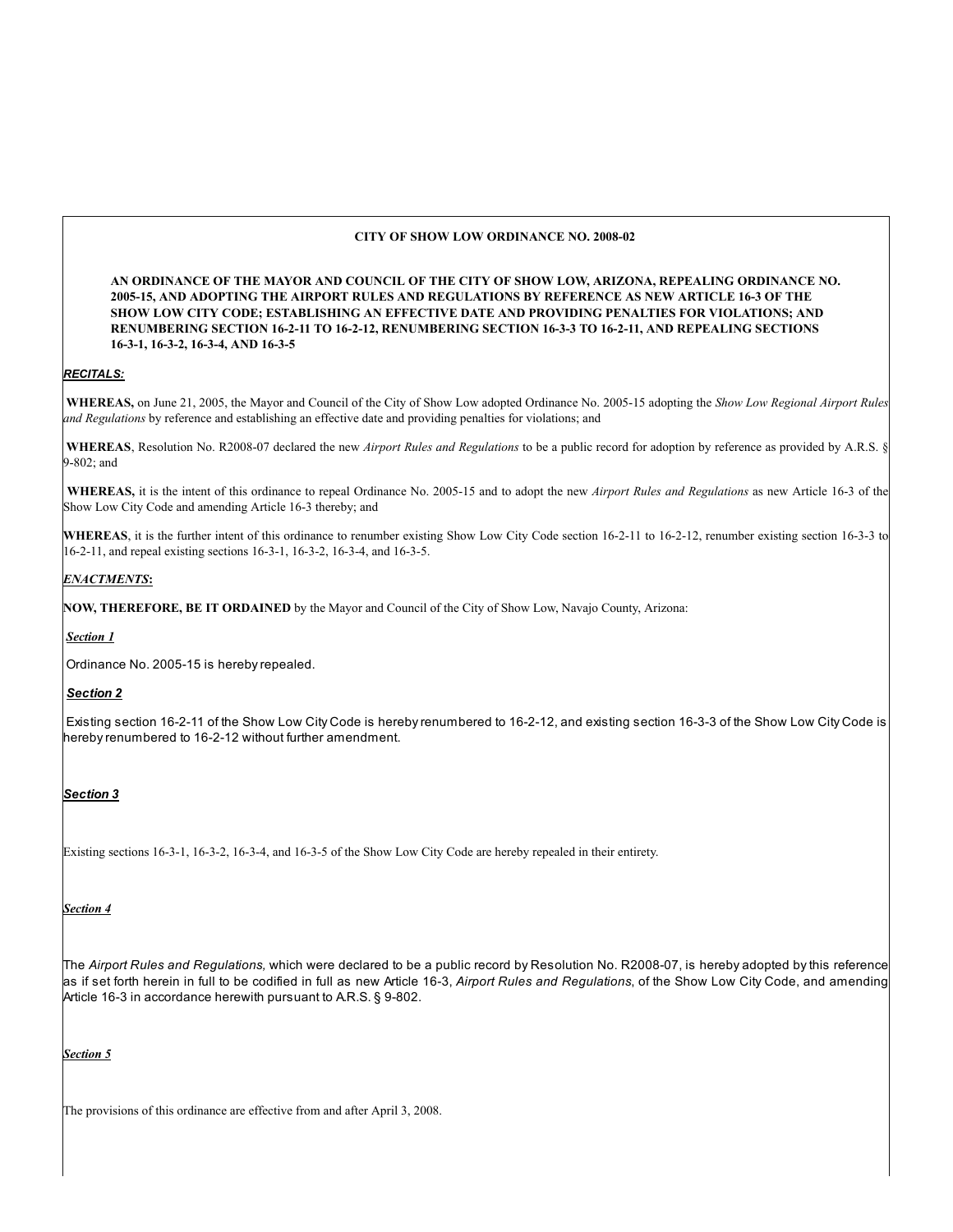### *Section 6*

Any person found guilty of violating any provision of Article 16-3 of the Show Low City Code shall be guilty of a civil violation punishable as provided in Section 1-8-1(a). Each day that a violation continues shall be a separate offense punishable as herein above described.

*Section 7*

If any section, subsection, sentence, clause, phrase or portion of this ordinance or any part of Article 16-3 adopted hereby by reference is, for any reason, held to be invalid or unconstitutional by the decision of any court of competent jurisdiction, such decision shall not affect the validity of the remaining portions thereof.

**PASSED AND ADOPTED** this 4th day March, 2008, by the Mayor and Council of the City of Show Low, Arizona.

Rick Fernau, Mayor

ATTEST:

Ann Kurasaki, City Clerk

APPROVED AS TO FORM:

K. Kane Graves, City Attorney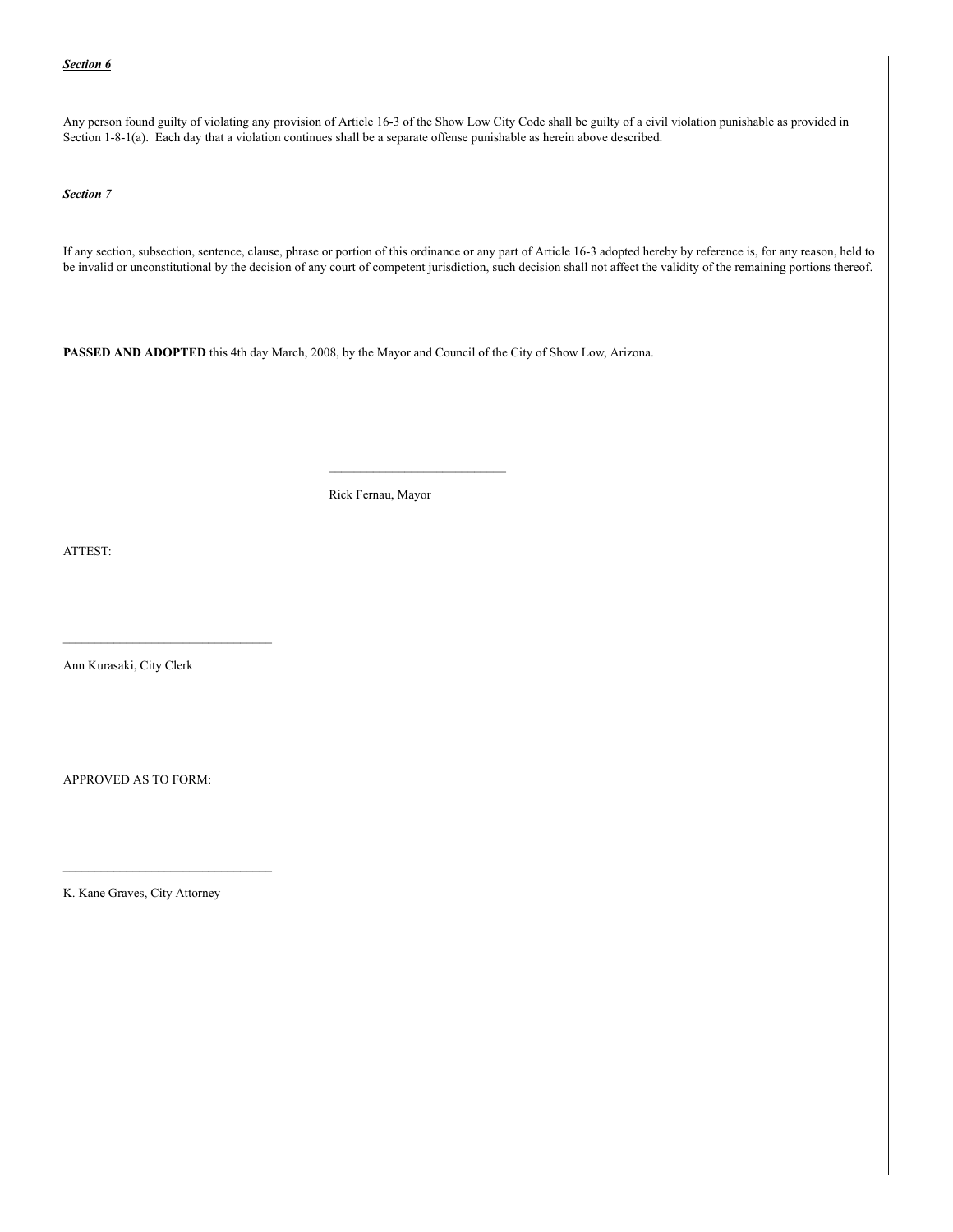# **CITY OF SHOW LOW RESOLUTION NO. R2008-07**

### **A RESOLUTION OF THE MAYOR AND COUNCIL OF THE CITY OF SHOW LOW, ARIZONA, RESCINDING RESOLUTION NO. R2005-29 AND DECLARING THAT CERTAIN DOCUMENT FILED WITH THE CITY CLERK AND ENTITLED** *AIRPORT RULES AND REGULATIONS* **TO BE A PUBLIC RECORD**

## *RECITALS:*

**WHEREAS,** on June 21, 2005, the Mayor and Council of the City of Show Low adopted Resolution No. R2005-29 declaring that certain document filed with the City Clerk entitled *Show Low Regional Airport Rules and Regulations* to be a public record; and

**WHEREAS,** it is the purpose of this resolution to rescind Resolution No. R2005-29; and

**WHEREAS,** Arizona Revised Statutes §9-802 provides for the adoption of a code or public record by reference; and

**WHEREAS**, it is also a purpose of this resolution to declare the new *Airport Rules and Regulations* to be a public record for adoption by reference as new Article 16-3 of the Show Low City Code.

## *ENACTMENTS:*

**NOW, THEREFORE, BE IT RESOLVED** by the Mayor and Council of the City of Show Low, Arizona that Resolution No. R2005-29, passed and adopted on June 21, 2005, is hereby rescinded.

**BE IT FURTHER RESOLVED** that certain document entitled *Airport Rules and Regulations,* three copies of which are on file in the office of the City Clerk, is hereby declared to be a public record, and said copies are ordered to remain on file with the City Clerk.

**PASSED AND ADOPTED** this 4th day of March, 2008, by the Mayor and Council of the City of Show Low, Arizona.

Rick Fernau, Mayor

ATTEST:

Ann Kurasaki, City Clerk

APPROVED AS TO FORM: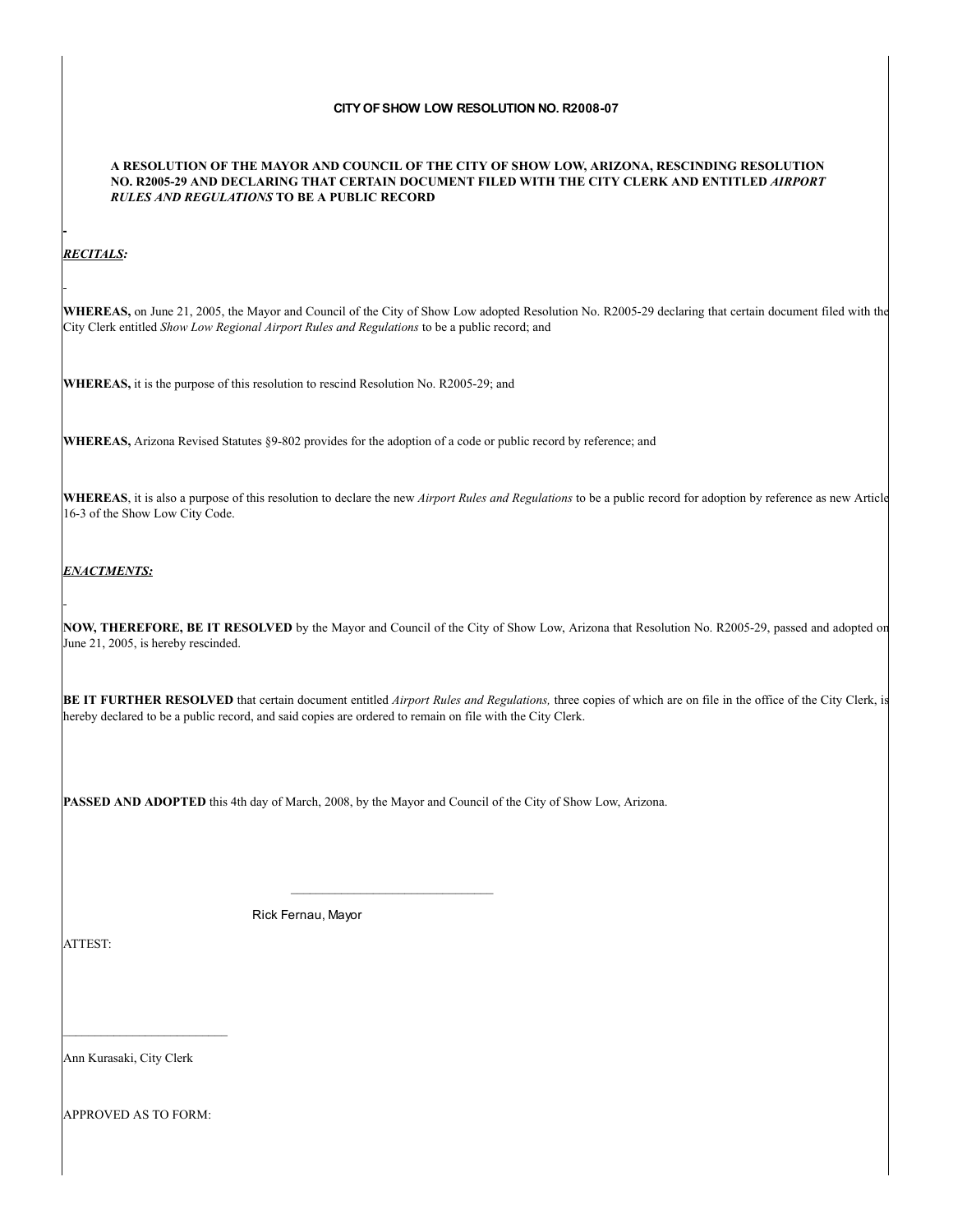K. Kane Graves, City Attorney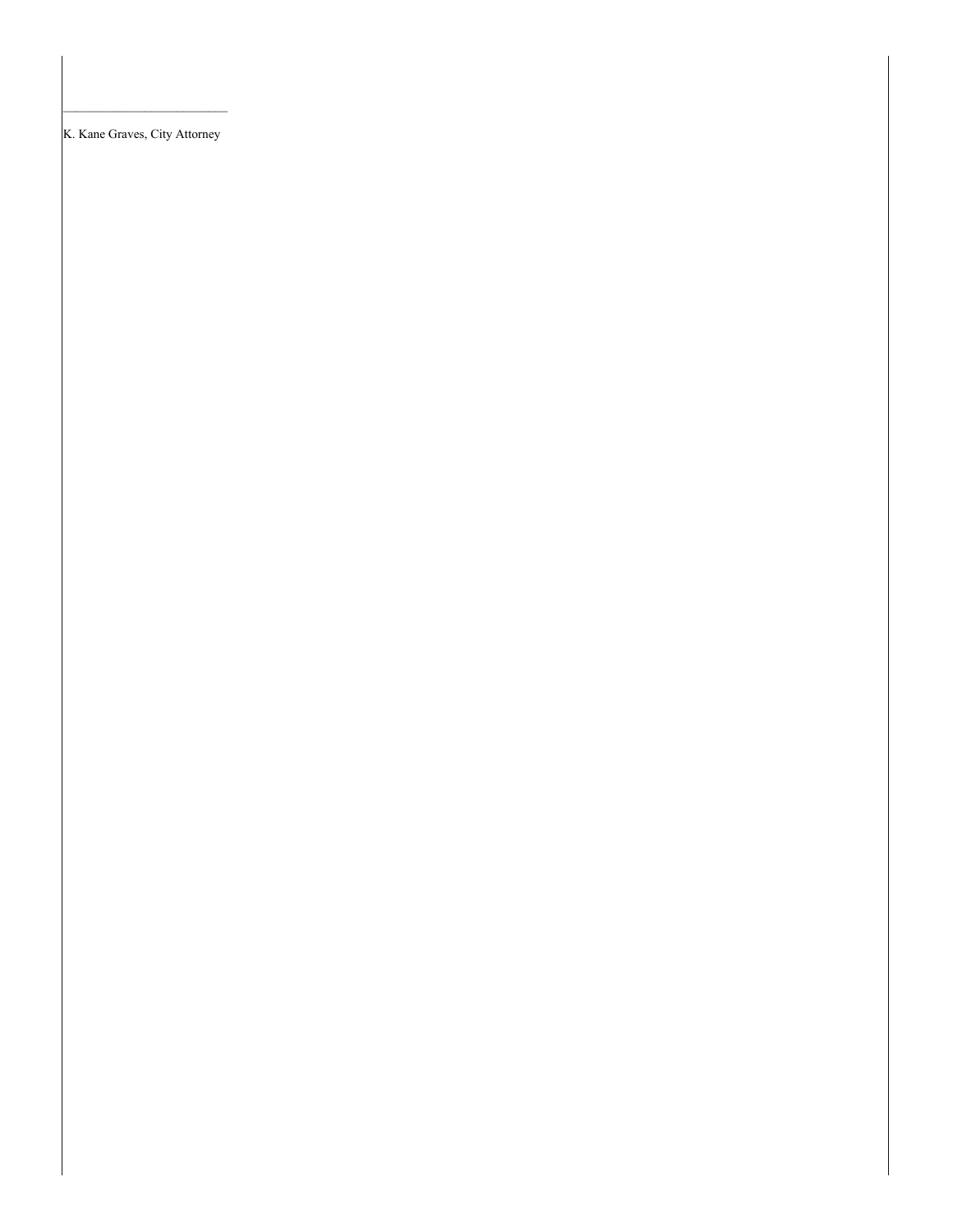## **ARTICLE 16-3. AIRPORT RULES AND REGULATIONS**

#### **Sec. 16-3-1. Purpose, scope and authority.**

- (a) *Purpose and scope*. The provisions of this document are intended for the safe, orderly and efficient operation of the Show Low Regional Airport, hereafter referred to as the "airport."
- (b) *Authority*. The airport is owned and operated by the City of Show Low. All users, customers, tenants, and visitors of the airport shall be governed by the airport governing documents. In addition to applicable laws, these rules and regulations, the airport minimum standards and airport rates and charges are the airport's governing documents. All users, customers, tenants and visitors to the airport shall be deemed to have granted their implied consent to the airport governing documents.
- (c) *Compliance*. All operations and activities conducted upon the premises of the Show Low Regional Airport shall be in accordance with all applicable federal, state, local laws, regulations, ordinances or other governing documents. Said laws and regulations, as amended from time to time, are hereby incorporated herein by reference.
- (d) *Enforcement*.
	- (1) The airport manager shall enforce these rules and regulations with the assistance of the city manager, city attorney and the police department.
	- (2) The Show Low police department may remove or evict from the airport premises any person who knowingly, willfully or recklessly violates any adopted rule or regulation.
	- (3) If any provision of these rules and regulations is held to be invalid by a court of competent jurisdiction, the remainder of these rules and regulations shall remain in effect.
- (e) *Variance*.
	- (1) Any variance to the requirements of these rules and regulations may be granted by the city manager when strict enforcement of these rules and regulations is impractical, results in unnecessary hardship or is contrary to the public interest in the safety of flight operations; provided that the variance shall not result in the endangerment of the public health, safety or welfare and are in substantial conformity with the intent of these rules and regulations.
	- (2) When an emergency exists at the Show Low Regional Airport, the airport manager is empowered to issue directives and take such action as necessary to protect people, property and assets and promote the safe operation of the airport. Such directives and actions of the airport manager have the power of regulation as long as the emergency exists.
	- (3) The City of Show Low reserves the right to amend, revoke, cancel or change any and all of the rules and regulations established herein at any regular or special city council meeting without additional notice.
- (f) *Adoption of federal and local regulations*. Should any part of these rules and regulations conflict with federal or state law, then such federal or state authority shall take precedence.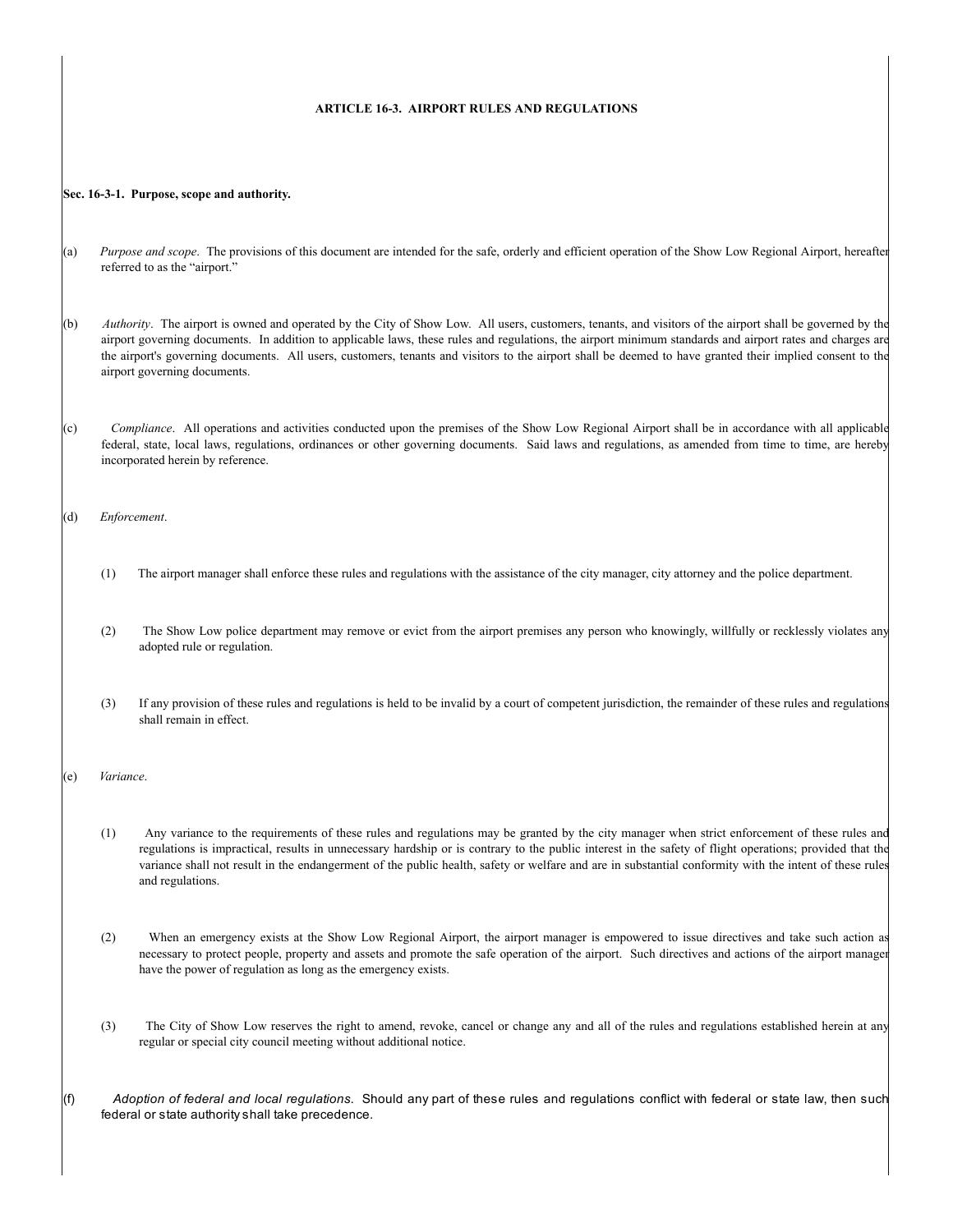| (g)                                         |                                                                                                                                                                                                                                                                                                                                                  | Waiver of liability. Except as otherwise provided by law, any use of the airport and its facilities, or to fly to, from, or over the same shall be<br>at all times conditioned upon the assumption of full responsibility and risk associated therewith. To the extent allowed by law, it shall be a<br>further condition thereof that each person, as consideration of the use of the airport and its facilities, shall at all times release and hold<br>harmless the City of Show Low and its employees, and Aviation Advisory Committee members from and against any and all liability<br>responsibility, loss or damage, resulting to any such person or caused by or on their behalf, and incident to the manner in which the<br>airport is operated, constructed or maintained, or served from within or without, or used from without. To the extent allowed by law, the use<br>of the airport by any person for any purpose, or the paying of fees thereof for the taking off or landing aircraft therein shall be deemed to be<br>their implied consent to the conditions herein set forth. |  |
|---------------------------------------------|--------------------------------------------------------------------------------------------------------------------------------------------------------------------------------------------------------------------------------------------------------------------------------------------------------------------------------------------------|------------------------------------------------------------------------------------------------------------------------------------------------------------------------------------------------------------------------------------------------------------------------------------------------------------------------------------------------------------------------------------------------------------------------------------------------------------------------------------------------------------------------------------------------------------------------------------------------------------------------------------------------------------------------------------------------------------------------------------------------------------------------------------------------------------------------------------------------------------------------------------------------------------------------------------------------------------------------------------------------------------------------------------------------------------------------------------------------------|--|
| Sec. 16-3-2. General rules and regulations. |                                                                                                                                                                                                                                                                                                                                                  |                                                                                                                                                                                                                                                                                                                                                                                                                                                                                                                                                                                                                                                                                                                                                                                                                                                                                                                                                                                                                                                                                                      |  |
| (a)                                         |                                                                                                                                                                                                                                                                                                                                                  | Abandonment of property. No person shall abandon any property on the airport. If not claimed by the owner within ten (10) calendar days, such articles<br>will be disposed of in accordance with Arizona Revised Statutes.                                                                                                                                                                                                                                                                                                                                                                                                                                                                                                                                                                                                                                                                                                                                                                                                                                                                           |  |
| (b)                                         | Accident reporting.                                                                                                                                                                                                                                                                                                                              |                                                                                                                                                                                                                                                                                                                                                                                                                                                                                                                                                                                                                                                                                                                                                                                                                                                                                                                                                                                                                                                                                                      |  |
|                                             | (1)                                                                                                                                                                                                                                                                                                                                              | Accidents resulting in damage to property, injury requiring professional medical treatment, or interference with normal airport operations must be<br>immediately reported to the airport manager and the Show Low police department. Reports shall also be made to the NTSB, or the FAA, as<br>applicable, as soon as possible after the occurrence.                                                                                                                                                                                                                                                                                                                                                                                                                                                                                                                                                                                                                                                                                                                                                |  |
|                                             | (2)                                                                                                                                                                                                                                                                                                                                              | Persons involved in vehicle or aircraft accidents/incidents that result in property damage to city-owned facilities, equipment, or infrastructure, shall<br>be responsible for reimbursement of the cost of damages to the City of Show Low.                                                                                                                                                                                                                                                                                                                                                                                                                                                                                                                                                                                                                                                                                                                                                                                                                                                         |  |
|                                             |                                                                                                                                                                                                                                                                                                                                                  | In the event of an accident contact 911.<br>(3)                                                                                                                                                                                                                                                                                                                                                                                                                                                                                                                                                                                                                                                                                                                                                                                                                                                                                                                                                                                                                                                      |  |
| (c)                                         | Advertisements and printed materials. Advertisements and other printed materials shall not be posted, distributed, displayed, or circulated at the airport<br>without the express written consent of the airport manager. This authorization may include fees, time limits or limit the number of persons distributing the<br>printed materials. |                                                                                                                                                                                                                                                                                                                                                                                                                                                                                                                                                                                                                                                                                                                                                                                                                                                                                                                                                                                                                                                                                                      |  |
|                                             |                                                                                                                                                                                                                                                                                                                                                  | Alcohol. No person shall drink any intoxicating liquor upon any portion of the airport open to the general public, except in such restauran<br>or other place as shall be properly designated and licensed for on-premises liquor sales.                                                                                                                                                                                                                                                                                                                                                                                                                                                                                                                                                                                                                                                                                                                                                                                                                                                             |  |
| (e)                                         | Animals.                                                                                                                                                                                                                                                                                                                                         |                                                                                                                                                                                                                                                                                                                                                                                                                                                                                                                                                                                                                                                                                                                                                                                                                                                                                                                                                                                                                                                                                                      |  |
|                                             | (1)                                                                                                                                                                                                                                                                                                                                              | Animals are not allowed within the airport restricted area unless under the control of their owner or handler by leash, harness, restraining strap, or<br>cage. Leashes, harnesses, and straps shall not exceed six (6) feet.                                                                                                                                                                                                                                                                                                                                                                                                                                                                                                                                                                                                                                                                                                                                                                                                                                                                        |  |
|                                             | (2)                                                                                                                                                                                                                                                                                                                                              | No person shall enter any public building with any animal, except animals required for assistance, or when such animals are containerized for air<br>shipment.                                                                                                                                                                                                                                                                                                                                                                                                                                                                                                                                                                                                                                                                                                                                                                                                                                                                                                                                       |  |
|                                             | (3)                                                                                                                                                                                                                                                                                                                                              | Owners or handlers are responsible for the immediate removal and disposal of animal waste.                                                                                                                                                                                                                                                                                                                                                                                                                                                                                                                                                                                                                                                                                                                                                                                                                                                                                                                                                                                                           |  |
|                                             | (4)                                                                                                                                                                                                                                                                                                                                              | No person shall feed or do any other act to encourage the congregation of birds or other animals on the airport.                                                                                                                                                                                                                                                                                                                                                                                                                                                                                                                                                                                                                                                                                                                                                                                                                                                                                                                                                                                     |  |

(f) *All-terrain vehicles, scooters, bicycles, roller blades and skateboarding*. The use or operation of ATVs (all-terrain vehicles), three-wheelers, scooters, mini-bikes, go-carts, skate boards, bicycles, except portable bicycles used by pilots, roller blades, motorized or non-motorized scooters or similar modes of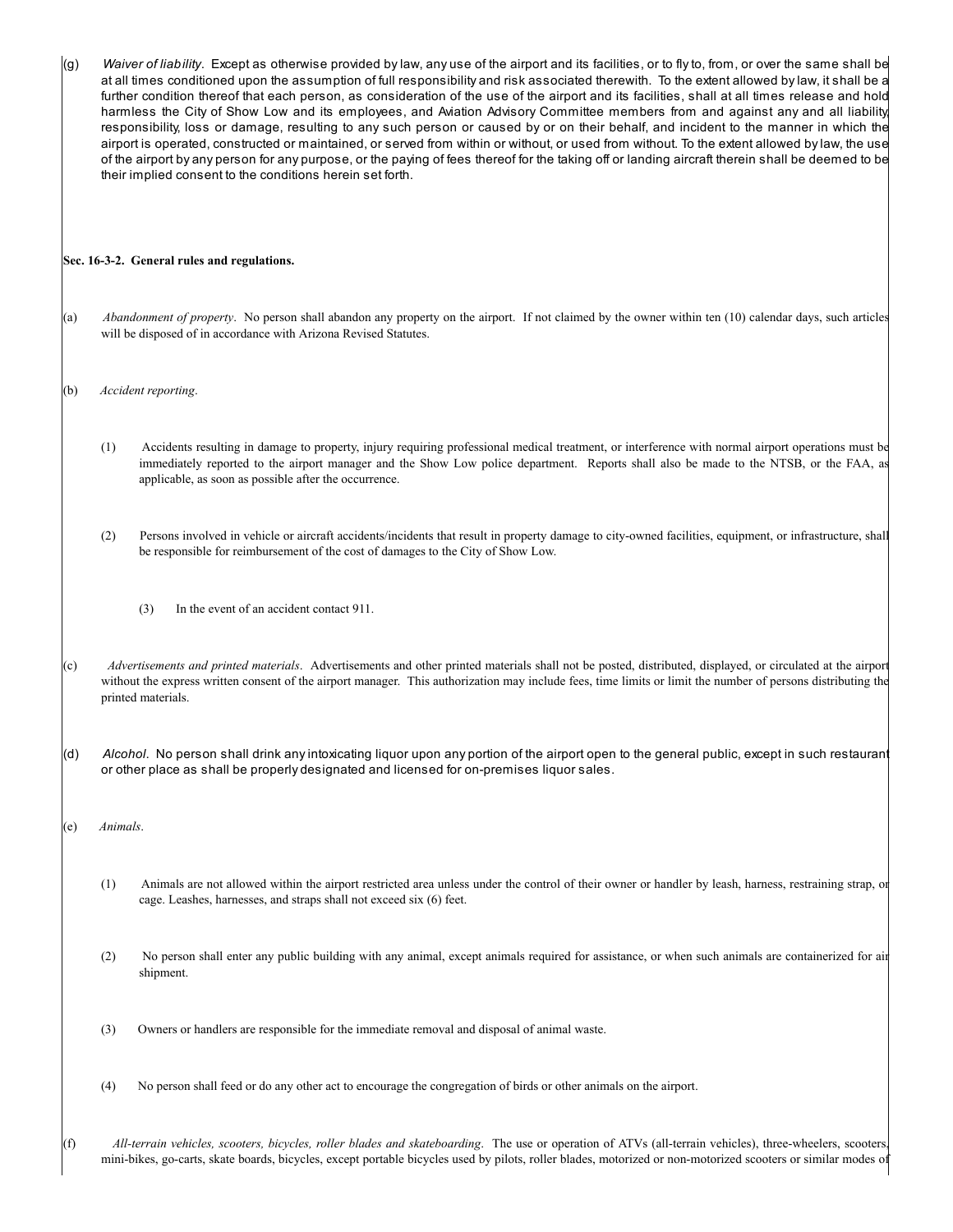vehicles are expressly prohibited within the restricted areas of the airport unless prior written permission from the airport manager is received. This subsection shall not apply to airport staff in the conduct of official business or to those ATVs or similar vehicles being used to tug or tow aircraft into or ou of hangars.

- (g) *Children*. Children under 16 (sixteen) years of age must be under the supervision of an adult 18 (eighteen) years of age or older at all times when within the restricted areas of the airport.
- (h) *Commercial activity*. Commercial activity of any kind at the airport requires the express written permission of the city through a specifically authorized lease, sublease, operating agreement, permit or written temporary permission and the payment of fees, as required. Ownership or operation of a hangar or building at the airport by a commercial entity that uses the premises in conjunction with their primary business but which does not conduct commercial aeronautical activities at the airport as defined in the airport minimum standards shall not be considered a commercial activity.
- (i) *Commercial photography*. No person shall take a still, motion, or sound picture on the airport for commercial purposes without the prior written consent of the airport manager. Use of city assets may require appropriate fees or offsets.
- (j) *Fees*. Fees, rates and charges shall be established, from time to time, by the city council and paid to the city by users of the airport.
- (k) *Lost and found articles*. Lost and found articles shall be deposited with or reported to the airport manager. Such articles will be disposed of in accordance with Arizona Revised Statutes.
- (l) *Obstruction*. No person, except law enforcement officers, fire fighting personnel, TSA, FAA and City of Show Low personnel may intentionally obstruct, delay, physically disturb or interfere with the free movement of any other person on the public areas of the airport.
- (m) *Overnight camping*. Overnight camping on the airport is prohibited unless authorized by the airport manager.
- (n) *Permits*. Permits and licenses authorizing activities not otherwise authorized or prohibited on the airport may be issued and revoked at the discretion of the airport manager in writing.
- (o) *Signage*. Signs at the airport shall be in compliance with the City of Show Low sign code.
- (p) *Solicitation*. No person shall solicit funds or other items from the public on the airport without prior written authorization from the airport manager.
- (q) *Smoking*. Smoking is prohibited in any public building at the airport. Smoking is strictly prohibited on all aircraft ramps, movement and operations areas.
- (r) *Storage of equipment or property on non-leased areas*.
	- (1) Storage of equipment or property not used for aviation or other approved operations is prohibited unless specifically provided for by lease or other contractual agreement, or with the prior written approval of the airport manager. This includes the parking or storage of recreational vehicles, boats, motor homes, personal watercraft, trailers, or similar craft or vehicles, and other motor vehicles.
	- (2) Parking or storage of vehicles or other obstructions in taxiway object free areas is prohibited.
- (s) *Storage of equipment or property in/on leased areas*. Equipment or property used by the lessee shall be kept inside any leased hanger or building. Equipment or property so stored shall be primarily for the use of the aviation operation in accordance with section  $16-3-6(a)(6)$ .
- (t) *Use of public airport facilities*. No person, persons, firm, association, or corporation shall sponsor, hold, permit or otherwise carry on any activity other than normal airport operations that would impact the operation of the airport without first obtaining written authorization from the airport manager and complying with all the terms and conditions of such authorization. A term and condition of any authorization shall require written evidence of insurance covering all injury, damages, or claims that might result from such activities be submitted to the airport manager.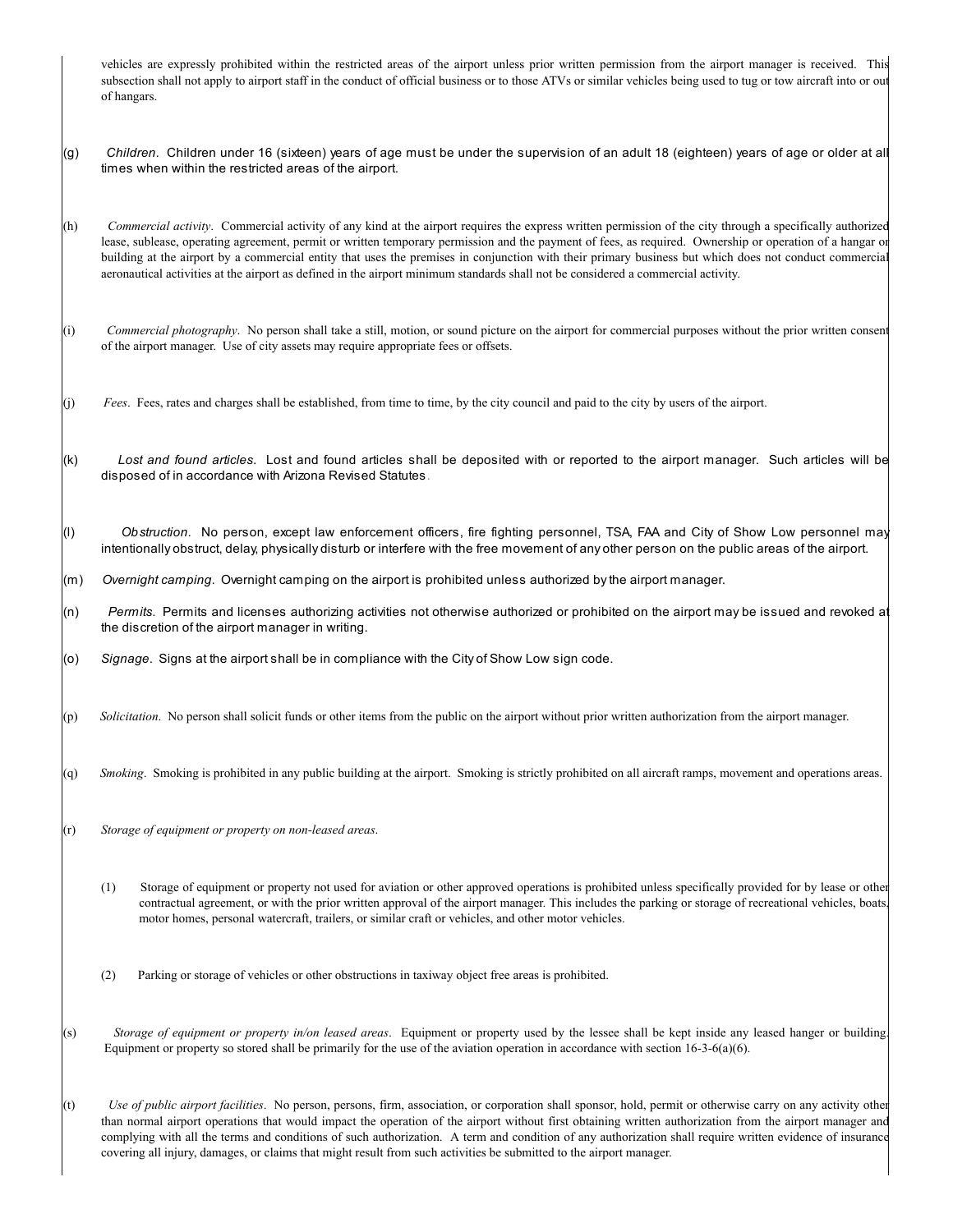#### **Sec. 16-3-3. Aircraft operations.**

(a) *Accidents and disabled aircraft*.

- (1) Aircraft accidents/incidents occurring on the airport shall be reported immediately to airport management. The pilot or operator involved in an accident or incident shall make a written report concerning said accident or incident to the airport manager.
- (2) Access to aircraft accident/incident scenes is controlled by the airport manager or by the designated person-in-command at the scene.
- (3) Disabled aircraft shall be removed expediently from any operational areas of the airport in accordance with FAA and NTSB guidelines.
- (4) Disabled aircraft are the responsibility of the aircraft owner. However, the airport manager has the power, authority and option to direct removal or relocation of a disabled aircraft or actually remove the aircraft at the owner's expense that impacts normal airport operations subject to accident investigation requirements.
- (5) Abandoned aircraft shall not be allowed to remain on the airport and shall be removed from the airport premises within 30 calendar days after notification from the airport manager. The city is authorized to remove a disabled or abandoned aircraft and dispose of the aircraft if it is no removed from the airport after notification is given to the owner in accordance with state or federal law.
- (b) *Aircraft/airport operations during hours of Unicom office closure*. The Show Low Regional Airport suggests that all aircraft using the airport broadcast their intentions on the Common Traffic Advisory Frequency (CTAF) in accordance with suggested procedures published in the Airman's Information Manual.
- (c) *Airport closures and restrictions*. In the event that the airport manager believes that the conditions of the airport or any part thereof are unsafe for landings and take-offs or taxiing of aircraft, the airport manager may close or restrict all or part of the airport, and issue a Notice to Airmen (NOTAM) indicating such action and provide notice on AWOS.
- (d) *Engine run-ups*.
	- (1) Full power aircraft engine maintenance run-ups shall only be conducted at the engine run-up area adjacent to the approach end of runway 24.
	- (2) Operating aircraft engines inside a hangar is prohibited.
	- (3) No aircraft engine shall be started or run unless a qualified, licensed pilot or mechanic is attending the aircraft controls.
- (e) *Flight demonstrations.*
	- (1) Demonstrations including test flights or ground demonstrations other than standard maintenance flight tests shall not be conducted on the airport without prior written authorization of the airport manager.
	- (2) Aerial flight demonstrations for the purposes of air shows or public displays must be coordinated through the FAA and the city.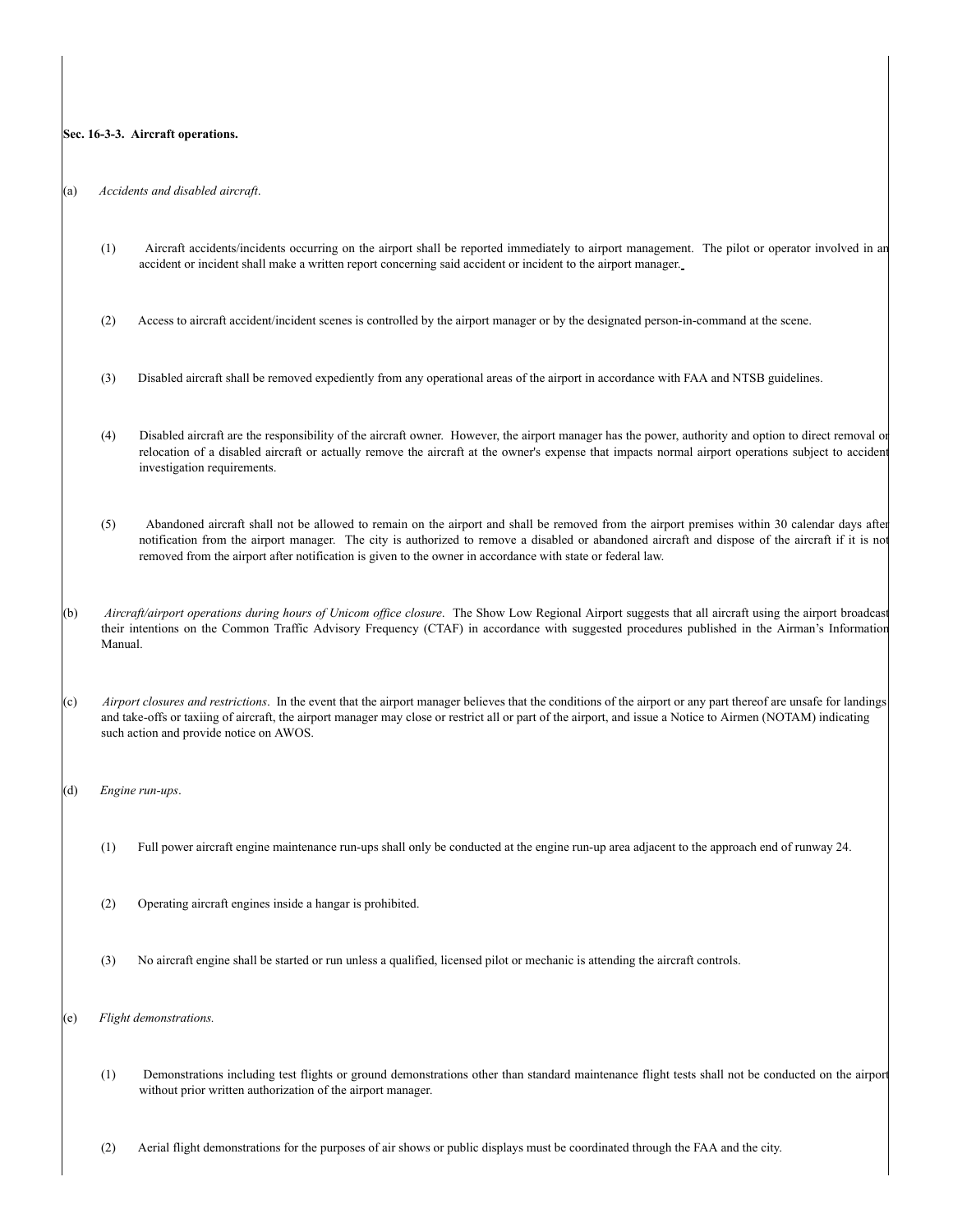- (3) The airport manager specifically reserves the right to temporarily restrict or control activities within aircraft operating areas and public areas of the airport for purposes of aerial and ground demonstrations or for any other public purpose.
- (f) *Fly friendly procedures*. Aircraft operators shall, whenever possible, use procedures and flight patterns that mitigate aircraft noise. The City of Show Low supports the use of the National Business Aircraft Association (NBAA) and Aircraft Owners and Pilots Association (AOPA) noise abatement procedures. The airport's noise abatement procedures shall be used at the pilot's discretion when not in conflict with federal aviation regulations, or the safe operation of the aircraft.
- (g) *General operating rules*. All aircraft shall be operated in accordance with the FAR.
- (h) *Helicopters*. Helicopters shall not be operated with rotors turning unless there is a clear area in all directions from the outer tips of the rotor.
- (i) *Instructor and student responsibilities*. Instructors shall fully acquaint their students with these rules and regulations and shall be responsible for the conduct of the students under their direction during dual instruction. When a student is solo, it shall be the sole responsibility of the student to observe and abide by these rules.
- (j) *Parking of aircraft*.
	- (1) Aircraft shall only be parked in aircraft parking and storage areas.
	- (2) The airport manager is authorized to tow or otherwise direct the relocation of aircraft parked or stored in areas that cause an operational or maintenance problem.
- (k) *Assurance of aviation-related safety*. The airport manager, or designee, may take the appropriate action to delay or restrict any flights or the conduct of any other aviation-related operations at the airport when necessary for the public health, safety or welfare, except as otherwise specifically provided by the FAR.
- (l) *Specialized aeronautical activities*. Hot air balloon operations, skydiving, gliders, para-gliders, powered parachutes and ultralight aircraft operations mixing with commercial, military, and other aircraft activities can create a hazardous environment. Such specialized activities may be subject to restrictions pursuant to FAR 51-90.6(A) operating on the airport.
- (m) *Taxiing or towing of aircraft*.
	- (1) No person shall taxi an aircraft into or out of an enclosed hangar under its own power.
	- (2) All aircraft taxiing on any part of the ramp, apron, or taxiways shall proceed with navigation lights on at night and during periods of low visibility.
	- (3) No aircraft shall be taxied or engines operated at the airport where the exhaust or propeller blast may cause injury to persons or damage property. If it is not feasible to taxi an aircraft in compliance with the above, then the engine must be shut off and the aircraft towed to the desired destination.
- (n) *Washing, painting and maintenance*.
	- (1) Washing and maintenance of aircraft or other airport-related equipment shall only be conducted in accordance with environmental regulations and in approved wash racks or other areas designated by the airport manager or within specific tenant areas where such activity is permitted under lease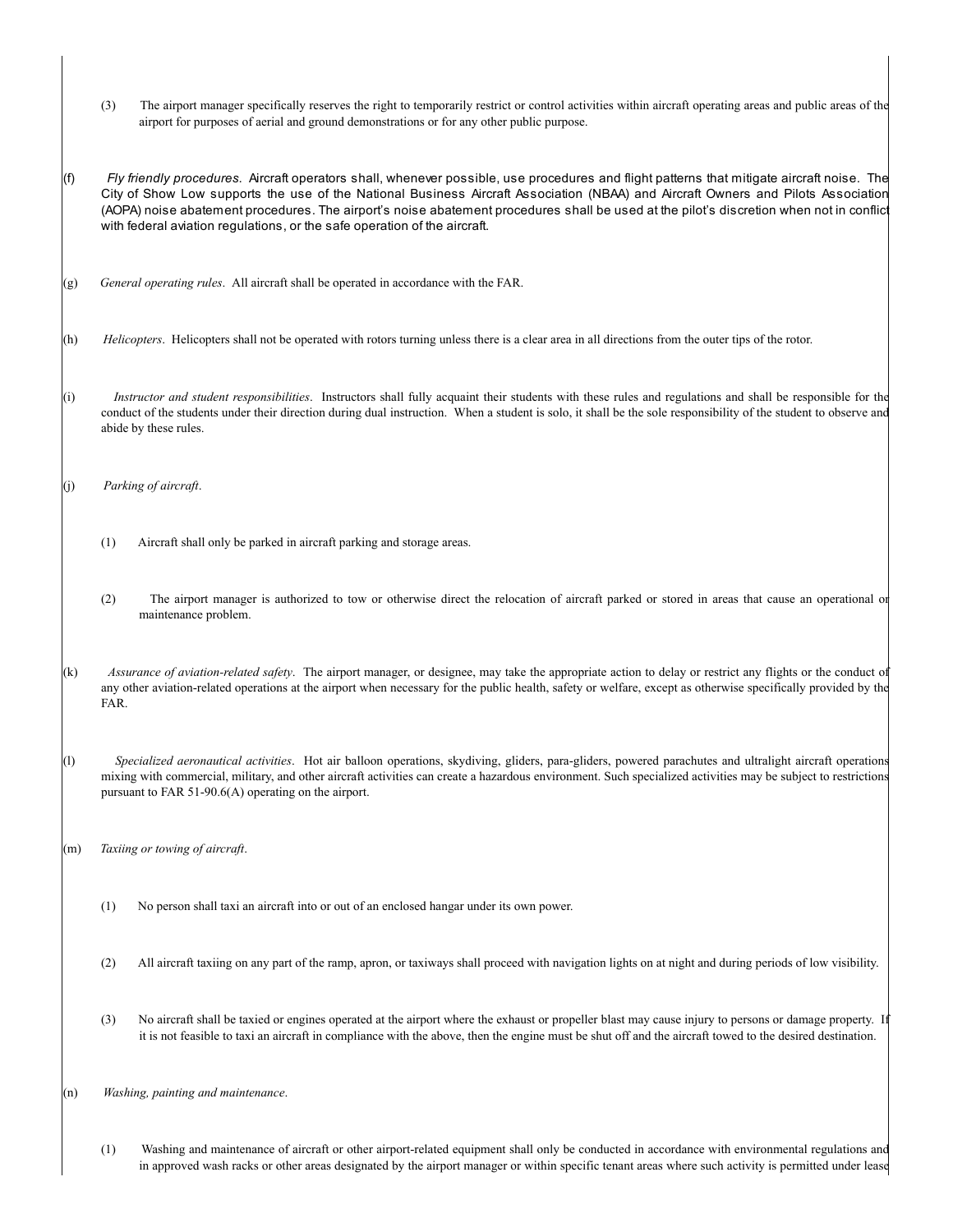or agreement.

- (2) Aircraft maintenance, other than minor maintenance, as provided in Federal Aviation Regulation Part 43, Appendix A, is prohibited on the ramp areas unless specifically authorized by the airport manager.
- (3) Painting of aircraft shall be in accordance with Arizona Administrative Code Title 18, Chapter 2, R18-2-727, the International Fire Code and the International Building Code with the exception of minor touch-up painting as may be required after normal maintenance.
- (4) Doping processes, painting beyond minor touch-up painting or paint stripping shall be performed only in those facilities approved for such activities and in compliance with state statute, the International Fire Code and the International Building Code.
- (o) *Weight-bearing capacities*. Aircraft exceeding the published weight bearing capacity of any runway, taxiway, or apron area are not authorized to operate on those areas. Such unauthorized activity shall be solely at the risk of the operator and in the event that damage to the airport occurs, such operator shall pay the costs of repair or replacement.

#### **Sec. 16-3-4. Motor vehicle operations.**

- (a) *City of Show Low traffic ordinances*. State traffic laws and City of Show Low traffic ordinances shall apply to all public roadways on the airport.
- (b) *Motor vehicle accident reporting*. Each operator of a motor vehicle involved in an accident on the airport that results in damage to an aircraft or personal injury shall fully report it to the airport manager as soon as possible after the accident. The report must include the name and address of the person reporting. Copies of reports taken by City of Show Low police are acceptable for incidents that occur in the public areas of the airport.
- (c) *Movement area restricted operations*.
	- (1) All vehicles shall yield the right-of-way to all taxiing aircraft, pedestrians and aircraft under tow.
	- (2) Vehicle operations on the airport's runways and taxiways shall be restricted to vehicles operated by City of Show Low airport staff during the performance of their duties and as operationally necessary.
	- (3) No person(s) shall operate a vehicle on or across the airport's runways or taxiways unless prior permission has been obtained from the airport manager. Vehicles so authorized must be equipped with an appropriately sized yellow or amber rotating beacon or strobe and a two-way Unicomfrequency radio in communication with the Show Low Regional Airport Unicom office, unless under the control of an authorized escort.
	- (4) Non-city vehicles shall be restricted to the aircraft ramp(s) and the marked public roadways and parking lots unless otherwise provided by lease agreement.
	- (5) The airport manager has the authority to deny, restrict or cancel the privilege of any motor vehicle operator from operating within the airport restricted area.
	- (6) No person shall operate a motor vehicle at a speed:
		- (a) Of more than 15 miles an hour on any aircraft apron or ramp;
		- (b) Of more than five miles an hour around aircraft;
		- (c) As to endanger any aircraft, vehicle, or person;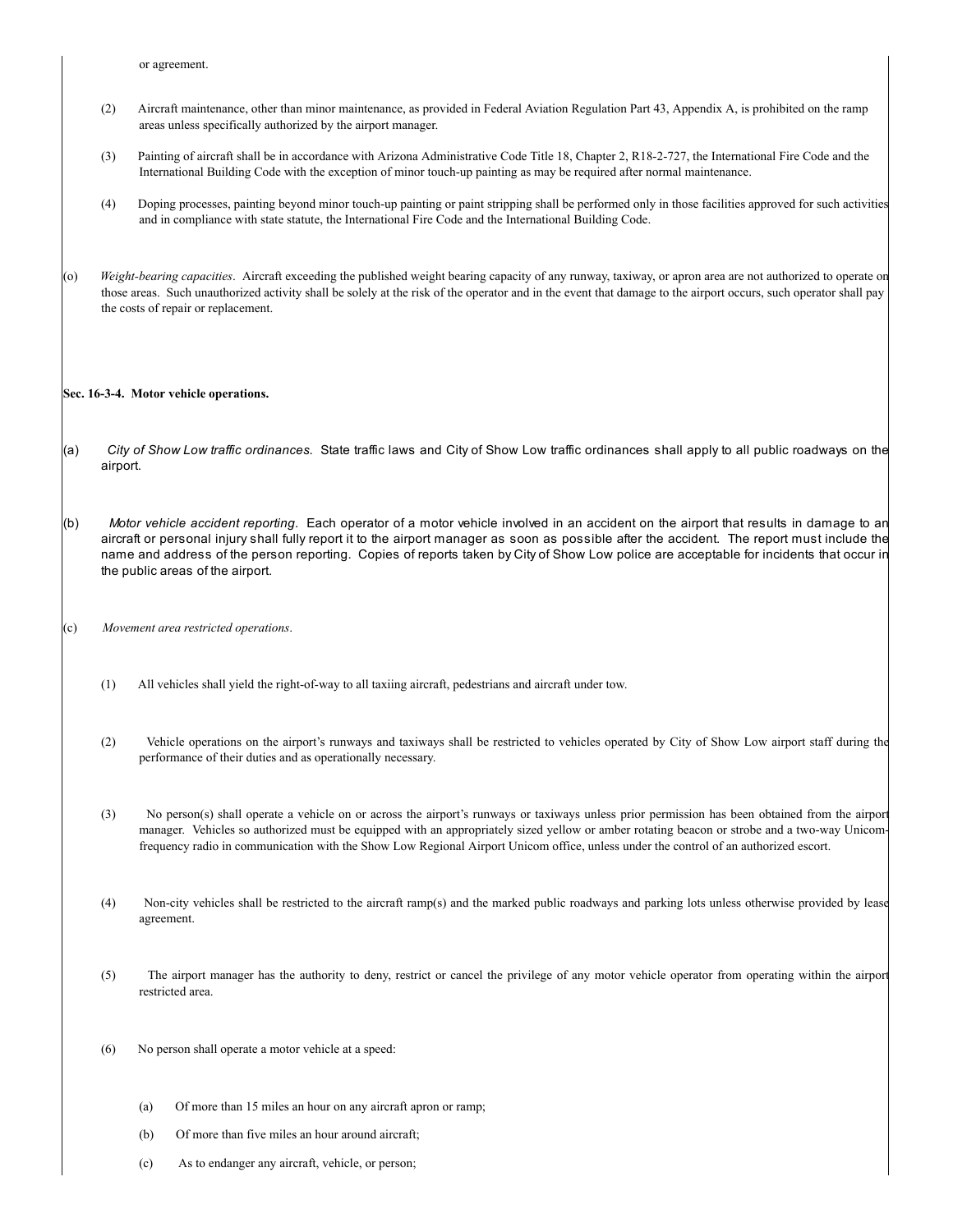- (d) In a reckless or unsafe manner.
- (e) These speed limits shall not apply to airport staff during the conduct of official duties nor to emergency response vehicles responding to an incident or accident.
- (7) Airport and aircraft support vehicles driving within the airport restricted area shall visibly display the company name or logo, and unique identification number on each side of the vehicle. All construction vehicles and high profile aircraft support vehicles (those whose tallest point is above six (6) feet) shall also be equipped with an appropriately sized yellow flashing or rotating beacon or an orange and white-checkered flag.
- (8) Except while in the process of servicing an aircraft or airport facility, vehicle traffic on the ramp shall drive on the marked aircraft taxi centerline(s).
- (9) Pedestrians shall be allowed only on aircraft parking ramps. Pedestrians are expressly prohibited from all runways and taxiways.

(d) *Moving of motor vehicles*. The airport manager has the authority to tow or otherwise move any motor vehicle on the airport property for reasons of operational necessity, safety, security, abandonment, illegal or improper parking or police investigation. The airport may charge a reasonable amount for the moving service and for the storage of the vehicle, if any. The vehicle is subject to a lien for that charge.

(e) *Parking and standing*.

- (1) No person shall park or stand a motor vehicle on the airport except in an area specifically designated for parking or standing.
- (2) Vehicles shall not be parked or left on the aircraft ramps with the exception of vehicles temporarily accessing the ramp(s) to load or offload passengers, baggage, etc. Vehicles will be required to be removed from the ramp(s) upon the completion of loading or offloading activities.
- (3) Vehicles parked in authorized parking areas shall park in such a manner as to comply with all posted and/or painted lines, signs, and rules.
- (4) Tenant vehicles shall be parked only in areas of their leasehold expressly designated for vehicle parking.
- (5) No person shall park, stop, or leave standing any vehicle, whether occupied or not, on the airport, except within designated parking spaces.
- (6) No person shall park or stand a motor vehicle on the airport within fifteen (15) feet of a fire hydrant.
- (7) Vehicles parked in the airport parking lots, which are not associated with airport operations, are subject to tow and storage at the owner's expense, if beyond the legal limits of the parking lot.
- (f) *Repair of motor vehicles*. Except for persons authorized by the airport manager and for minor repairs necessary to move the vehicle from the airport, no person shall repair a motor vehicle on a road or in a parking area of the airport.

#### **Sec. 16-3-5. Fire and environmental safety.**

(a) *Aircraft fueling operations*.

(1) No commercial fueling vendors shall conduct operations at the airport unless approved in writing by the city.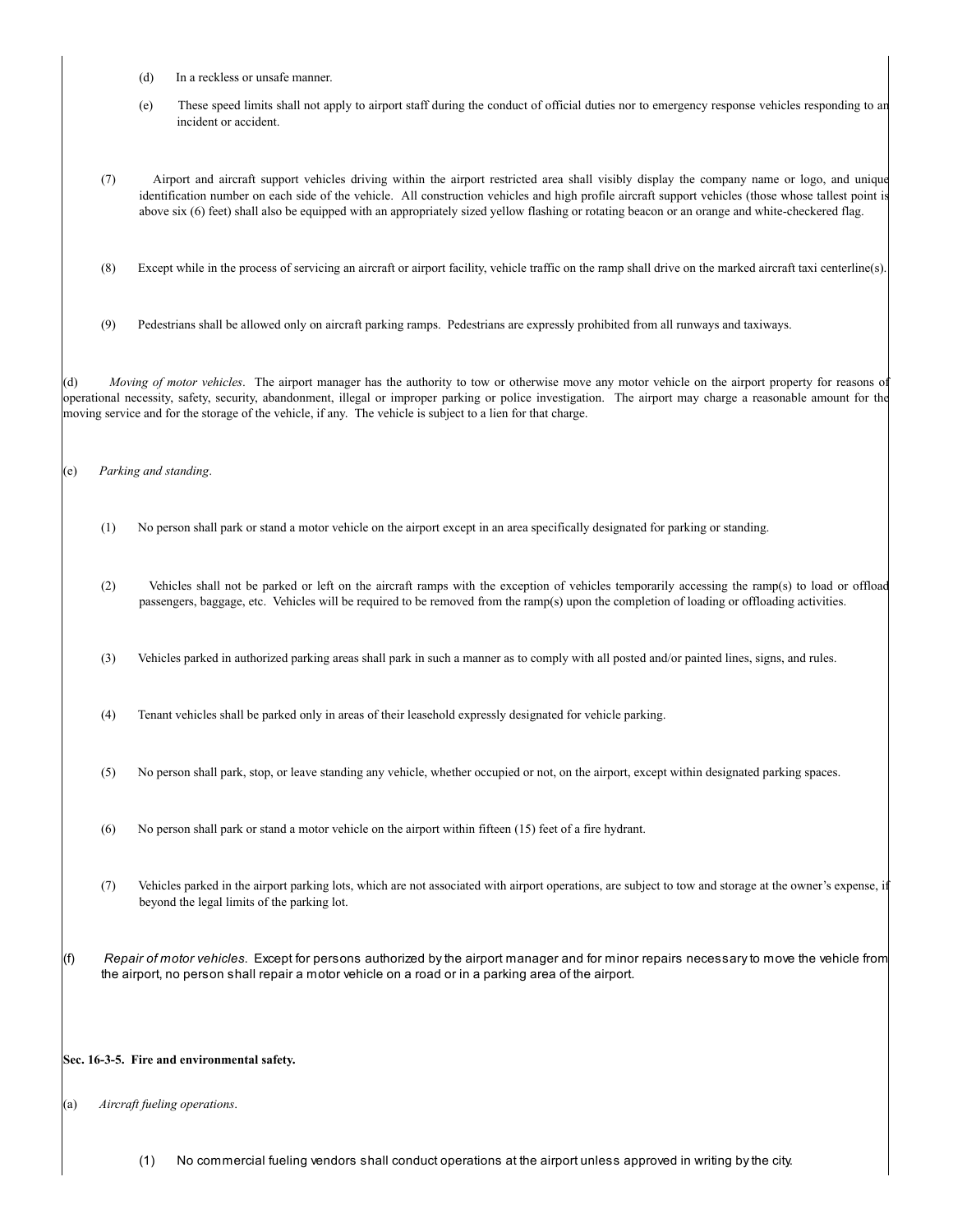- (2) All transportation, storage, dispensing and other handling of aircraft and vehicle fuel shall comply with the International Fire Code and FAA Advisory Circular 150/5230-4 as amended. Two (2) dry chemical fire extinguishers of at least 20-B:C or equivalent shall be available for immediate use.
- (3) Fuel servicing vehicles are prohibited from being parked within fifty (50) feet of, or stored inside, a building.
- (4) Fuel storage areas will be fenced or will be inside the airport restricted area, with gates and warning placards, prohibiting unauthorized access.
- (5) No person shall fuel or defuel an aircraft on the airport while:
	- (a) It is in a hangar or enclosed space;
	- (b) It is within ten (10) feet of any hangar or other building on the airport;
	- (c) Passengers or patients are in the aircraft, unless the Show Low fire department is standing by at the aircraft with firefighting personnel and equipment. The cost of an aircraft "stand-by' shall be borne by the aircraft operator and the operator shall be responsible for arranging such stand-bys. Aircraft crewmembers may be allowed to remain in the aircraft during fueling operations;
	- (d) Aircraft engines are running.
- (6) No person shall start the engine of an aircraft on the airport if there is any gasoline or other volatile flammable liquid on the ground underneath the aircraft.
- (7) Each person engaged in fueling or defueling on the airport shall exercise care to prevent the overflow of fuel, and must have readily accessible and adequate fire extinguishers.
- (8) No person shall smoke or use any material that is likely to cause a spark or be a source of ignition within fifty (50) feet of an aircraft being fueled or defueled.
- (9) Each hose, funnel, or appurtenance used in fueling or defueling an aircraft on the airport must be maintained in a safe, sound, and non-leaking condition and must be properly grounded to prevent ignition of volatile liquids.
- (10) Maintenance and servicing of aircraft fuel servicing vehicles shall be performed outdoors or in a building approved for that purpose by the Show Low fire district.
- (11) Fueling activities shall cease at the discretion of airport fueling personnel when lightning or other dangerous conditions are present.
- (b) *Explosives and other hazardous materials*.
	- (1) Explosives and other hazardous materials not acceptable for transportation under 49 CFR Parts 171 180 are not permitted on the airport. Hazardous materials, which pose a present or potential hazard to human health and safety, or to the environment if released, are also prohibited. Class A or Class B explosives, Class A poisons, or radioactive materials are not permitted anywhere on the airport, except as approved in writing by the airport manager.
	- (2) Storage of lubricating oils or other flammable liquids shall be stored in approved containers.

(c) *Fire equipment*. Fire extinguishers and airport fire protection systems shall not be tampered with at any time, nor used for any purpose other than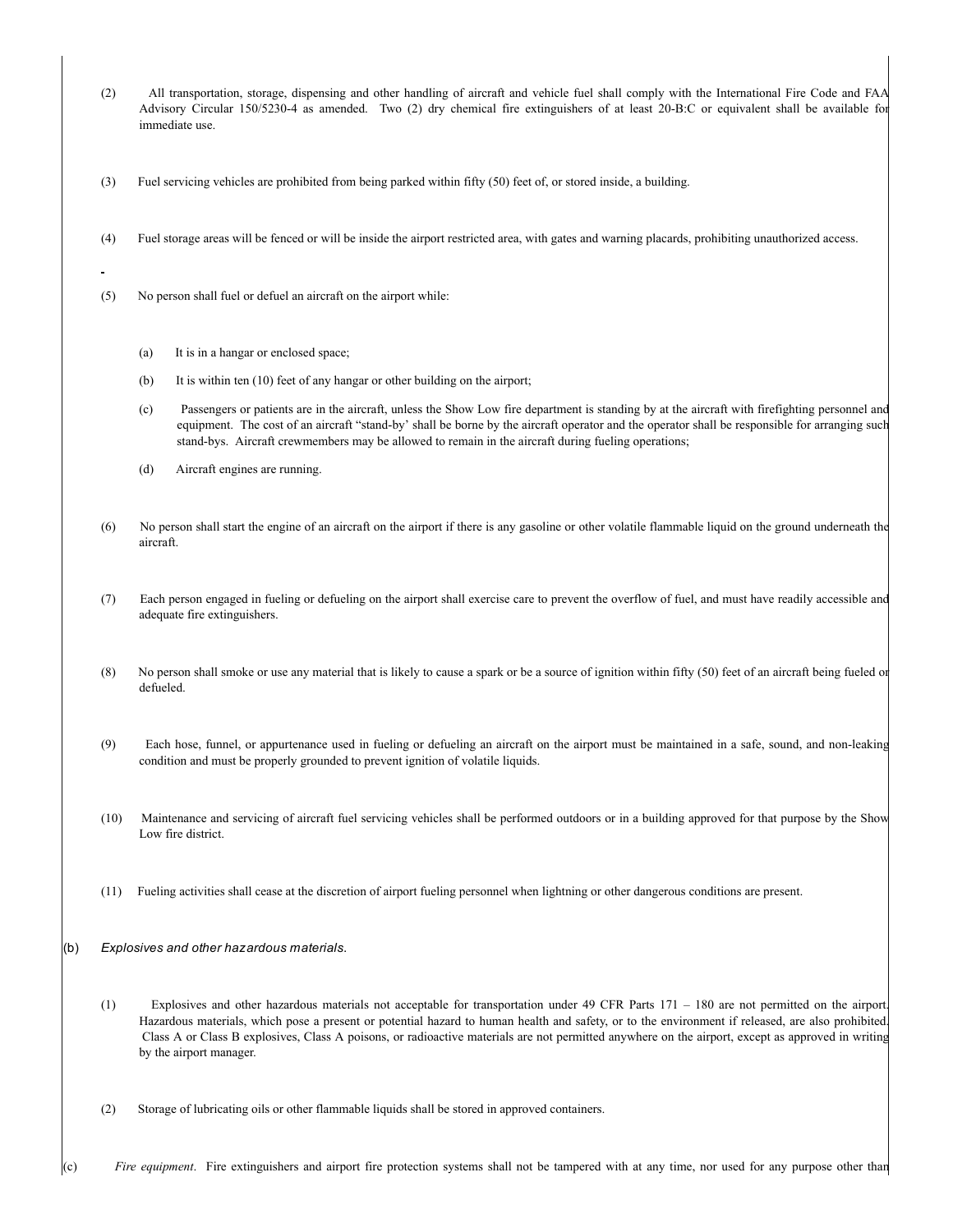firefighting or fire prevention. All tenants shall supply and maintain such adequate and readily accessible fire extinguishers within their leaseholds as may be required by the International Fire Code.

(d) *Hazardous material spills*.

- (1) Fuel spills greater than five (5) gallons, or continuous in nature, shall be immediately reported to the Show Low fire district and the airport manager.
- (2) Whenever a hazardous material spill or leak occurs, the owner of the material shall take immediate steps necessary to ensure discovery, containment, and clean-up of such release and notify the airport manager of the occurrence.
- (3) Charges shall be assessed by the airport manager for cleanup services or damages including, but not limited to, reimbursement of labor, equipment, and materials.

(e) *Open flames*.

- (1) No person shall start any open fire of any type on any part of the airport without permission from the airport manager. Propane grills are permissible.
- (2) All welding operations shall be conducted in approved welding booths or approved aircraft maintenance areas, according to OSHA standards.
- (f) *Volatile compounds*.
	- (1) No person shall use a flammable volatile liquid having a flash point of less than 100 degrees Fahrenheit for cleaning purposes in a hangar or other building on the airport.
	- (2) No fuel, oil, grease, flammable liquids, or contaminants of any kind shall be allowed to flow into any sewer system, storm drain, or open water area without a separator. All storm water discharge requirements, including obtaining the required permits from the City of Show Low, are the responsibility of each tenant that will cause, create, or develop an industrial discharge. All tenants will comply with Best Management Practices as outlined in the Storm Water Pollution Prevention Plan.
	- (3) No person, tenant, or company shall store any cylinders of compressed flammable gas inside any building except as provided by the International Fire Code.

#### **Sec. 16-3-6. Leases and tenant operations.**

- (a) *Condition of tenancy*. All tenants at the Show Low Regional Airport must acknowledge through their lease or operating agreement that they will comply with these rules and regulations and appropriate minimum standards as a condition of tenancy. Tenants are prohibited from leasing or subleasing, selling or assignment of the lease of any premises located on airport-owned real estate, without the prior written approval of the city.
	- (1) Damage. Tenants and lessees, in addition to any terms that may be contained in their lease agreement, shall be fully responsible for all damages to buildings, equipment, real property, appurtenances, or other improvements in the ownership or custody of the Show Low Regional Airport, caused in whole, or in part, by their employees, agents, customers, visitors, suppliers, or persons with whom they may do business.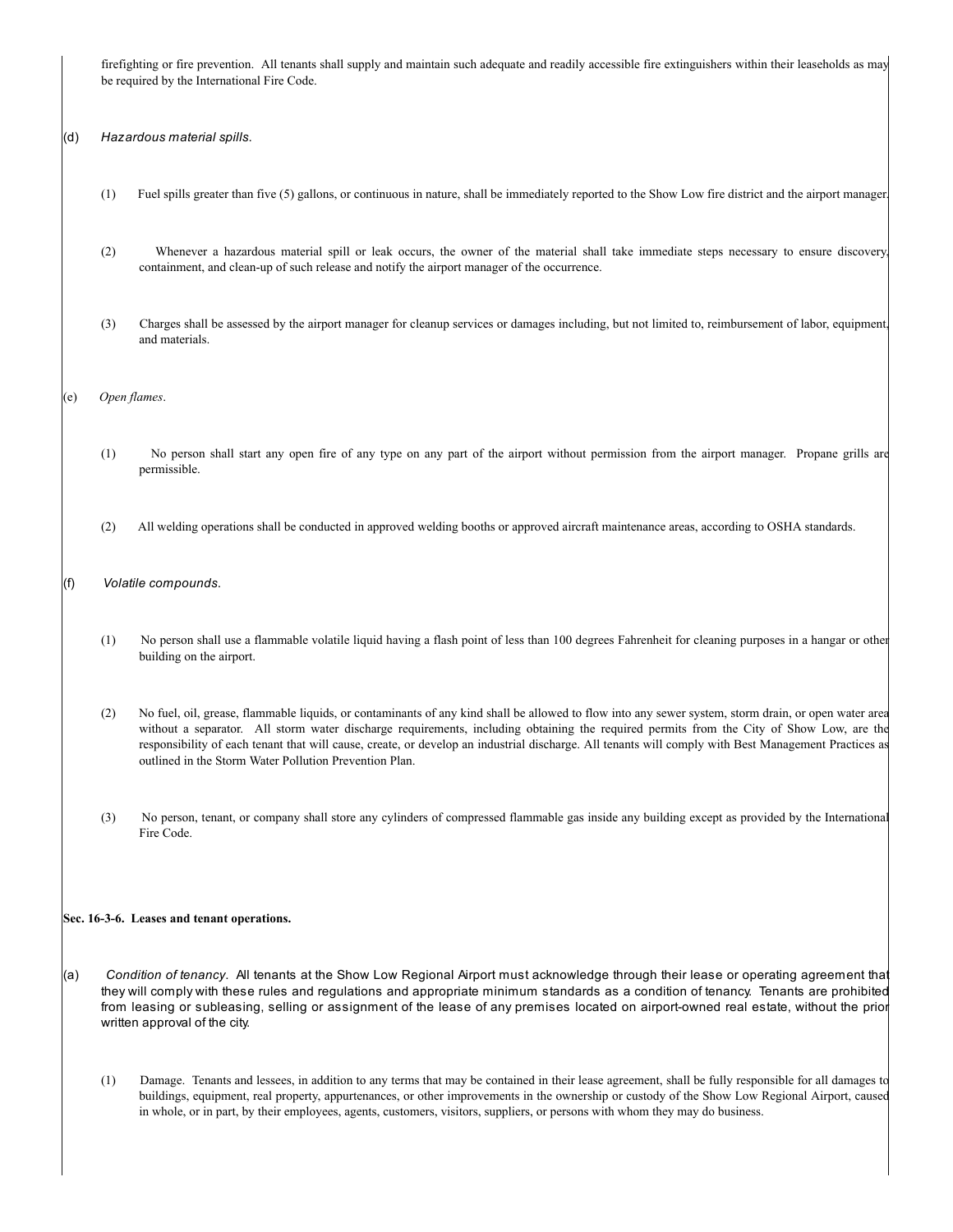- (2) Architectural guidelines. All facilities developed on the airport shall conform to the airport's hangar architectural development standards, the airport master plan, and sign controls.
- (3) Employees. Tenants are responsible for training their employees on these rules and regulations, applicable minimum standards, and applicable portions of the tenant lease agreement.
- (4) Floor care. Each person to whom space on the airport is leased, assigned, or made available for use, shall keep the space free and clear of oil, grease, or other foreign materials that could cause a fire hazard or other unsafe condition, or damage to the flooring material.
- (5) Free of debris. Tenants shall keep hangars, shops, offices, other buildings, and areas adjacent thereto free of waste material, rubbish, junk, landscaping litter and flammable material.
- (6) Aircraft hangar. Aircraft storage hangars shall be primarily (over 50%) used for aircraft storage purposes. No commercial activities shall be performed in non-commercial storage hangars. Construction and/or establishment of habitable space, as defined by the International Building Code, in non-commercial hangars is prohibited. This shall not be construed as prohibiting pilot lounges which meet the definition of occupiable space as contained in the International Building Code. Incidental storage shall comply with all applicable codes.
- (7) Marking of paved areas. No surface painting or marking of any paved area on airport property shall be permitted without written permission of the airport manager.
- (8) Preservation of property. No person or tenant shall destroy, injure, deface, or disturb any building, sign, or other structure, tree, lawn, or other property on the airport; nor alter, make additions to, or erect any building or sign or make any excavations on the airport without the appropriate permits and the approval of the airport manager.
- (9) Washing aircraft parts shall only be allowed in approved self-contained units.
- (10) Storage and equipment. No tenant or lessee of a hangar, shop facility, or other operational area specified by the airport manager on the airport shall store or stack equipment or material in a manner to be unsightly, or constitute a hazard to persons or property.
- (11) Structural and decorative changes. Structural and decorative changes to any building, ramp, or other structure on the airport require written approval of the airport manager and must comply with local building codes and inspections and, for hangars, the airport hangar development standards.
- (12) Trash containers. All exterior trash receptacles on the airport shall be sufficiently covered to prevent the inadvertent discharge of trash onto the airport.
- (b) *Administrative*.
	- (1) No person shall occupy or rent space, carry on any business, commercial operations or other form of revenue-producing activity based on the airport without first obtaining a written contract, operating agreement, lease agreement or permit, authorizing such activity.
	- (2) Any permission granted by the airport manager under these rules and regulations is conditioned upon adherence to the minimum standards and such administrative procedures as may be required by the airport manager for the purpose of regulating activity at the airport. The airport minimum standards shall be met and maintained at all times by any individual, group of persons, business, or enterprise desiring to provide commercial services or commodities at Show Low Regional Airport.
	- (3) The city manager or designee shall enforce the provisions of this chapter and is hereby authorized and directed to make inspections in the normal course of job duties; or in response to a complaint that an alleged violation of the provisions of this chapter may exist; or when there is a reason to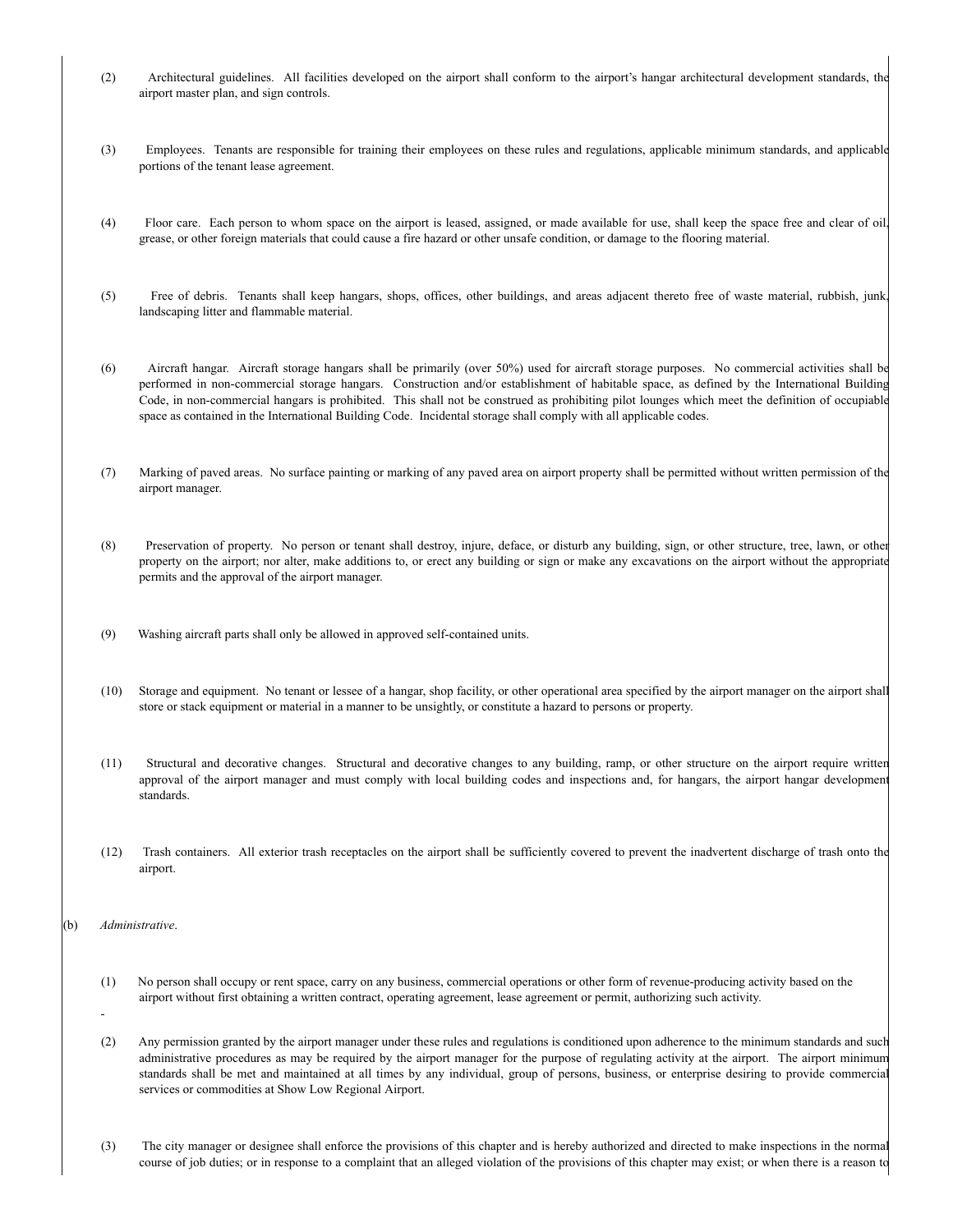(4) The city manager or designee may enter onto any property, or into any building or premises at all reasonable times and with reasonable notice to inspect or to perform the duties imposed by this chapter, provided that if such property, building or premises is occupied, the city representative shall present credentials to the occupant and request entry. If such property, building or premises is unoccupied, the city manager, or designee, has recourse to every remedy provided by law to secure entry.

#### **Sec. 16-3-7. Security requirements.**

- (a) *Aircraft security*. When the condition or mission of an aircraft requires security guards or police officers, the owner or operator of the aircraft shall coordinate this requirement with the airport manager. The owner or operator of the aircraft is responsible for obtaining and paying security service personnel.
- (b) *Airport security program*. All persons using the airport are subject to the airport security program pursuant to TSAR Part 1542.
- (c) *Air carrier*. Air carrier tenants must have a TSA-approved security and passenger handling program.
- (d) *Doors and gates*.
	- (1) Except as authorized by the airport manager, at no time shall any airport restricted area access gate be left open and unattended in a manner that would allow unauthorized access.
	- (2) Security doors leading into the airport restricted area shall be kept locked and signed as required by the airport security program.
	- (3) Automated vehicle gates are for vehicle access only. Pedestrians shall not use an automated vehicle gate for pedestrian access.
	- (4) Tenants shall be responsible for doors and/or gates located in their leased areas.
- (e) *Commercial passenger areas*. Unauthorized aircraft and personnel are prohibited from entering the commercial passenger areas of the airport when scheduled air operations are underway.
- (f) *Access media*. Identification and access control media issued by the airport are property of the airport and must be surrendered when used in violation of these rules upon the request of the airport manager or airport staff.
	- (1) Access control cards.
		- (a) Operators, lessees, contractors (including all employees), and authorized agents on or performing work at the airport and who require vehicle access/entry into the movement and non-movement areas of the airport must utilize an access contro card for entry. Tenant-sponsored access cards may be obtained from the airport manager. Lessees who have contractors, guests, spouses, etc. may sponsor additional access cards by filling out the appropriate tenant sponsor application in the UNICOM office.
		- (b) Access control card applications shall be picked up, completed and returned to the airport administration/UNICOM office.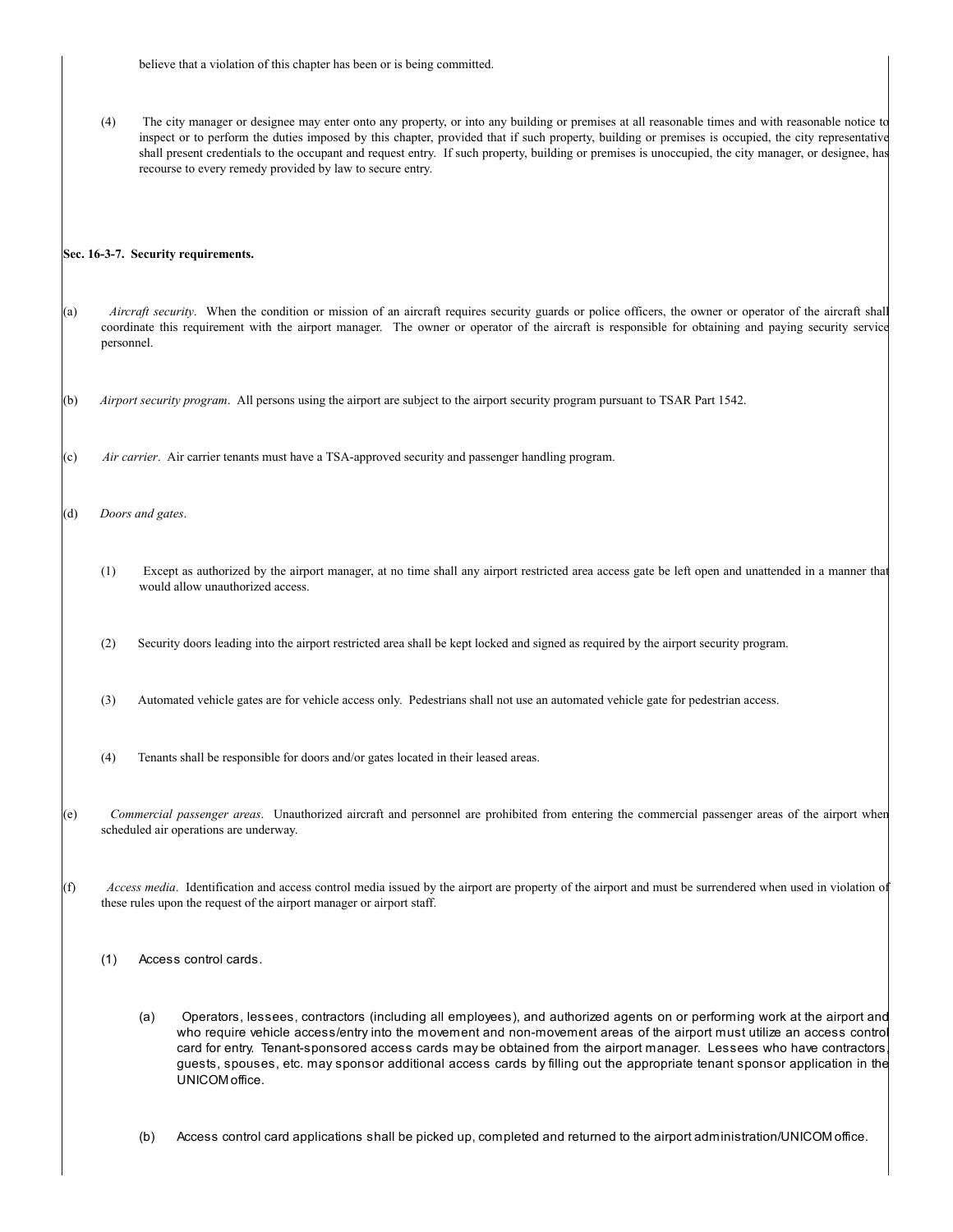- (c) Upon satisfactory completion of the application process and payment of the appropriate fees, applicants will be issued one access control card. Applicants may sponsor other individual(s) for entry into the restricted areas by completing and signing a tenant sponsor application. Applicants signing and authorizing others for access to the applicant's aircraft or hangar shall be responsible for all actions of the person(s) they are sponsoring. Tenant sponsors shall also sign the tenant sponsor application and complete it.
- (d) It is the responsibility of operators, lessees, contractors, and authorized agents to notify the airport of individuals who do not need access and/or are no longer employees or affiliated with the operator, lessee, contractor or authorizing agent and to cancel that person(s) access authority.
- (e) Access control cards shall be programmed to provide access through specific airport security gates, as required, by the holder of the access control card.
- (f) Access control card holders are responsible for ensuring that the gate is fully closed before proceeding.
- (g) Fees for access control cards shall be as set forth in the application forms. Fees for access cards are due and payable at the time of issuance and a card(s) will not be issued without payment.
- (2) Escort procedures. An authorized person with an access control card may escort a person(s) without an access card into the restricted areas of the airport when the authorized person stays with the escorted person(s) at all times that the person(s) are within the restricted area. The authorized person shall ensure that the escorted person(s) complies with all applicable rules and regulations as set forth herein. Persons who have been escorted into the restricted area will be required to stay with the authorized escort person at all times. Persons who have been escorted into the restricted area of the airport and who are no longer under the direct escort and control of the authorized person shall be asked to leave the restricted area.
- (3) Revocation.
	- (a) Improper use of an access control card may result in immediate revocation of the access privileges or other penalties as authorized by these rules and regulations.
	- (b) No person may loan their access control card to any other person or knowingly permit the use thereof by another. Loaning an access badge may result in penalties or revocation.
- (4) Lost, stolen or missing access control cards. Each access control card holder shall notify the airport immediately upon becoming aware of a lost, stolen, or missing access control card. Lost, stolen, or missing access cards shall immediately be deactivated by airport staff to prevent unauthorized use of the card(s). Control cards reported as stolen require a police report to waive the reissue fees.

- (1) Only those persons specifically authorized by the airport manager with proper access control media are allowed access to the restricted area or air operations area (AOA), as applicable, unless otherwise provided under the airport security program.
- (2) Pedestrians or motor vehicle operators observed in areas other than those designated for public use, without authorization by the airport manager, are trespassing and subject to arrest under state law.
- (h) *Security fenceline*. A minimum clear area of twenty (20) feet is recommended be kept between the security fence line and any object that may be used to conceal persons along the fence line or that would aid any individual in gaining access to the airport restricted area. A minimum clear area of six (6) feet shall be kept between the security fence line and any object that may be used to conceal persons along the fence line or that would aid any individual in

<sup>(</sup>g) *Restricted areas*.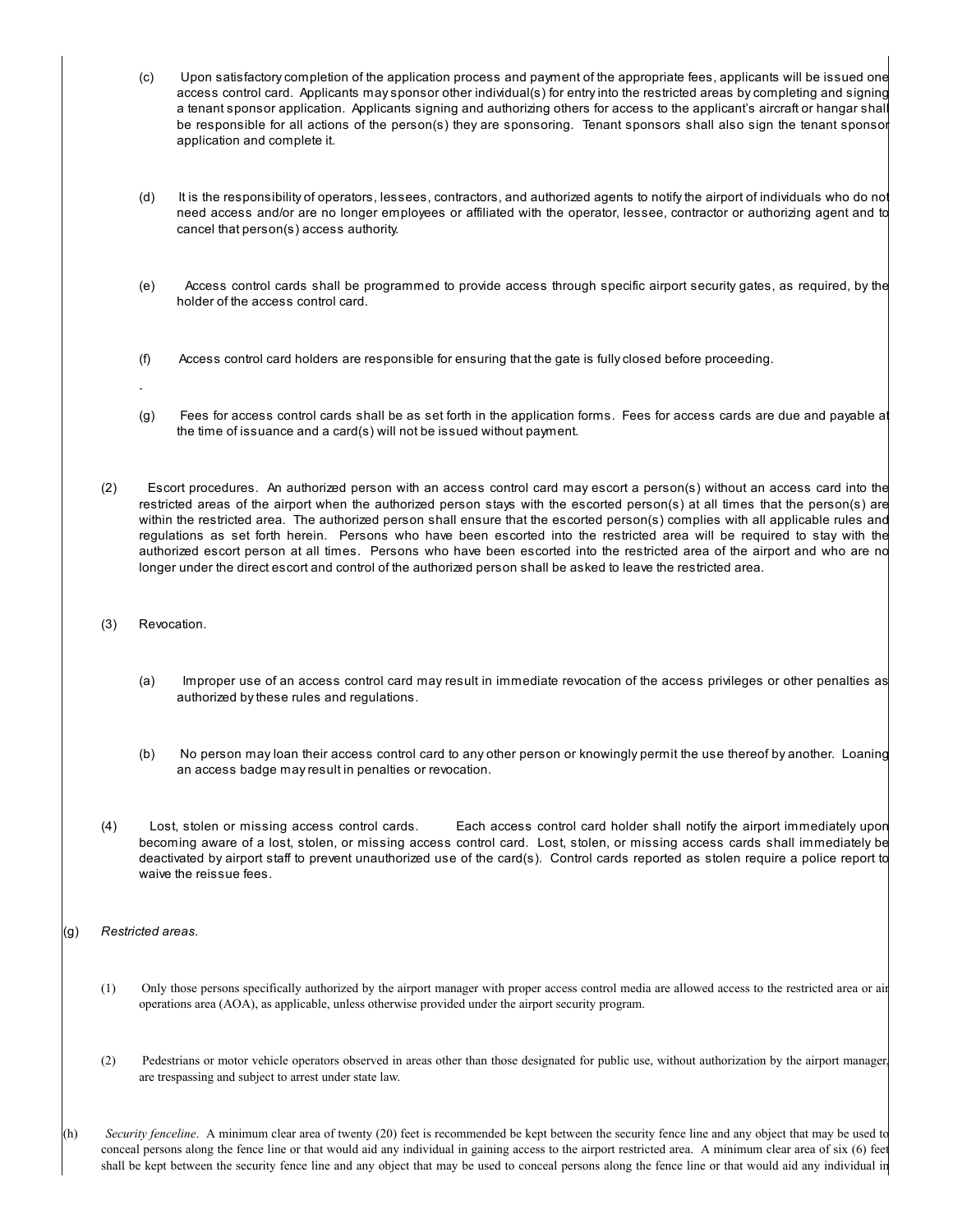gaining access to the airport restricted area unless specifically approved by the airport manager.

- (i) *Security screening*. All persons desiring to enter the sterile area or any other secured area are subject to security screening.
- (j) *Tailgating*. No person or vehicle shall enter the airport restricted areas through an access gate that was opened for an authorized person or vehicle unless under the direct escort and control of an authorized person as outlined above. All persons and vehicles using any airfield access gate shall ensure that the gate is secured and closed behind them prior to leaving the area to prevent unauthorized access.
- (k) *Tenant security*. Tenants and tenant employees are responsible for safeguarding doors, gates and other forms of passageways between airport restricted areas and public areas. Tenants are responsible for safeguarding aircraft and other private property entrusted to their care within the airport restricted area or other locations on their leased premises.
- (l) *Violation of security regulations*. Violations of security regulations may result in the immediate revocation of security privileges and future entry into the airport restricted area may be denied. Any fines levied against the City of Show Low or the Show Low Regional Airport for security violations will be charged to the offending individual and tenant.
- (m) Weapons. (RESERVED)

#### **Sec. 16-3-8. Special events.**

- (a) *Authorization*. Specialized events require written coordination, regulation, and authorization of the airport manager prior to the public disclosure or advertisement of the event. The authorization will be in the form of a letter of authorization from the airport manager to the special event sponsor in which the sponsor is recognized as involved in the planning process for a specific type of event. Certain activities shall require an executed lease, operating agreement or permit with the airport. A City of Show Low special event permit may also be required as determined by the City of Show Low.
- (b) *Aviation activities*.
	- (1) A special event that involves aerobatic maneuvers by aircraft must be coordinated with the airport manager and the local FAA Flight Standards district office.
	- (2) Special events involving aerial activities that are not of a routine nature for the airport will require the designation and approval of an "air boss" who is experienced in directing and controlling the aerial activities planned for the event.
- (c) *Closures or restrictions*. All runway, taxiway, ramp area, landside or public area closures or restrictions must be coordinated with the airport manager and other users of the airport well in advance of the event, and not less than 60 days in advance of the event.
- (d) *Coordination*. The sponsor shall make arrangements for such things as auto towing, garbage pickup and refuse cleanup for any and all persons attending or associated with the event. If the special event is expected to attract an attendance of 200 persons or more, the sponsor must coordinate road and highway impacts with Show Low police, Navajo County sheriff's office, and Arizona Department of Public Safety. In addition, the sponsor shall coordinate public safety impacts with City of Show Low police and the Show Low fire district, and arrange any necessary protection (security, ambulance, fire protection, aircraft rescue and fire fighting support). Air traffic impacts shall be coordinated and approved by the airport manager.
- (e) *Damages*. Event sponsors shall pay for all direct expenses related to the special activity and compensate the City of Show Low and the Show Low Regional Airport for any damaged property. If the sponsor fails to adequately perform trash and litter clean up of the airport or repair damaged property in a timely fashion as determined by the airport manager, the airport manager may arrange for the performance of these functions and charge the sponsor accordingly.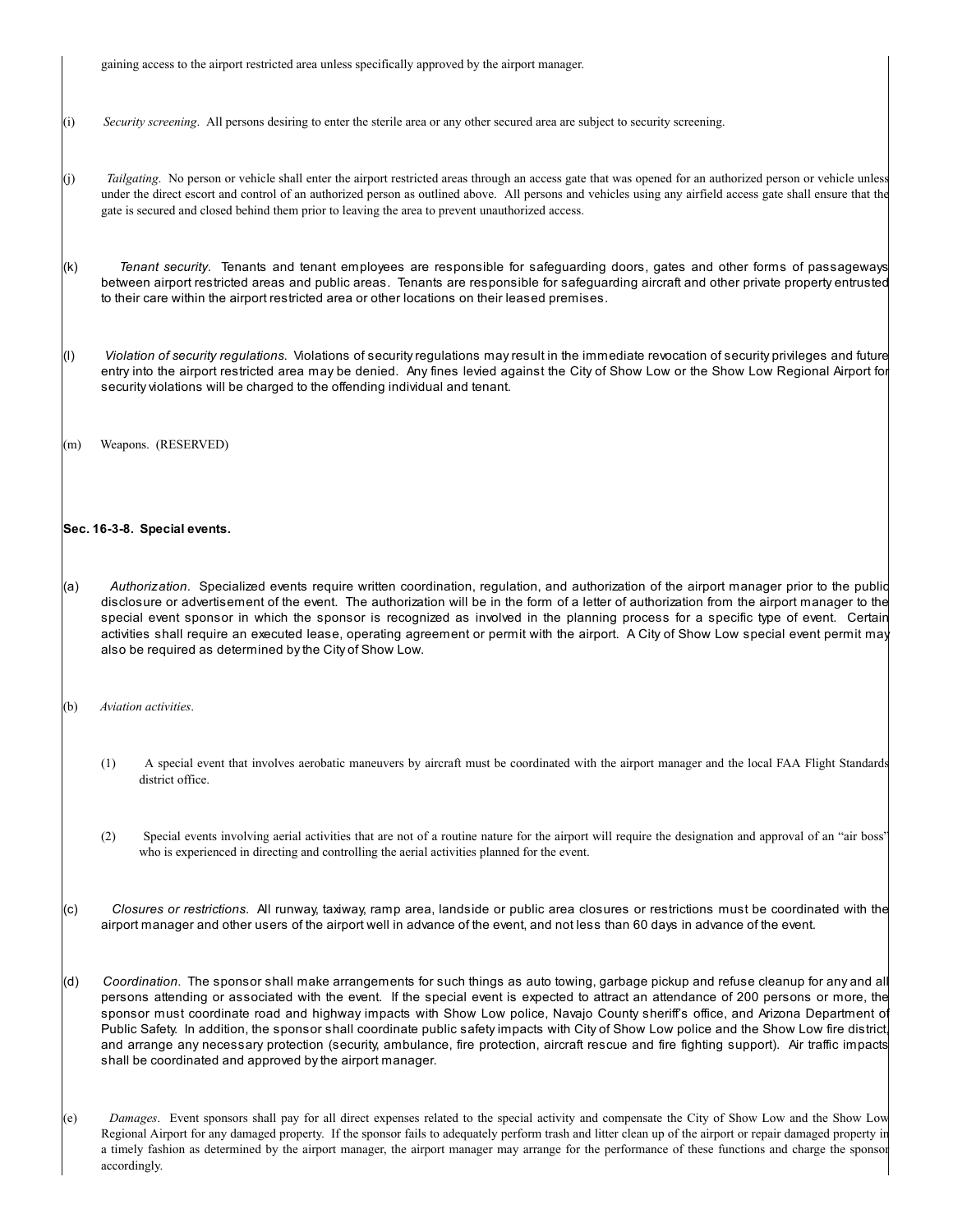- (f) *Fees*. The event sponsor must disclose all special event fees charged to the public to the airport manager. In addition, when fees are charged, the sponsor shall pay fees to the airport manager as specified by lease or operating agreement.
- (g) *Insurance and surety*. The special event sponsor will be required to obtain liability insurance for the event in an amount determined by the City. The insurance policy will identify the City of Show Low as an "additional named insured" for the event. A performance surety in an amount to be determined by the airport manager shall be provided to guarantee performance of the sponsor's responsibilities as provided herein. The surety can be provided in the form of a cash deposit, bond, cashiers check or money order made payable to the City of Show Low.
- (h) *Normal ingress/egress*. The special event must be planned to accommodate the normal ingress and egress of motor vehicles for those persons involved in scheduled commercial airline flights, general aviation users of the airport, or other business activities normally conducted at the airport.
- (i) *Plans*. In addition to the required coordination elements, the sponsor shall prepare and present to the airport manager plans to handle adverse weather dust, hazardous materials spills, emergency services, and public protection.

#### **Sec. 16-3-9. Civil Violations.**

Except for those acts or omissions to act specifically declared to be a misdemeanor, whenever in these rules and regulations, any act or omission to act is declared to be prohibited, unlawful, an infraction, a violation or an offense, such act or omission to act shall constitute a civil violation. Civil violation prosecution shall be as provided in chapter 5 of the Show Low City Code. In the alternative to civil violation prosecution, the city may elect to enforce the provisions of these rules and regulations by any action available at law or equity.

#### **Sec. 16-3-10. Definitions.**

As used in this article, unless the context otherwise requires, the following words or phrases shall carry the following definitions:

*Abandoned aircraft*: An abandoned aircraft means an aircraft that has been left on the airport without the consent of the city and for which no aircraft parking fees have been received.

*Air carrier* (also *airline*): A business using the airport for the scheduled transport of passengers or goods and operating the business under the terms and conditions of FAR Part 121 or Part 135 per SFAR 38.5.

*Aircraft* (also *airplane*, *balloon*, *blimp*, *ultralight*, *helicopter*, *light sport aircraft*): Any device or contrivance now known or hereafter invented that is used or intended to be used for flight in the air.

*Aircraft emergency*: A problem or condition involving an aircraft in flight or on the ground that could endanger lives or property. An aircraft emergency can be declared by a pilot, air traffic control personnel or other employees responsible for the safe operation of aircraft on the airport.

*Aircraft maintenance*: The repair, adjustment or inspection of an aircraft by a pilot, owner or mechanic other than the routine cleaning, upkeep and servicing of an aircraft in preparation for flight. Minor repairs are characterized as normal, routine annual inspections with attendant maintenance, repair, calibration or adjustment or repair of aircraft and their accessories. Major repairs are characterized as major alterations to the airframe, power plant, propeller and accessories as defined in CFR Title 14, Part 43, Maintenance, Preventive Maintenance, Rebuilding, and Alteration. For safety and liability purposes, aircraft maintenance must be accomplished in designated areas only. Title 14, Part 43, and any future amendments to Part 43, are hereby incorporated by reference into this document.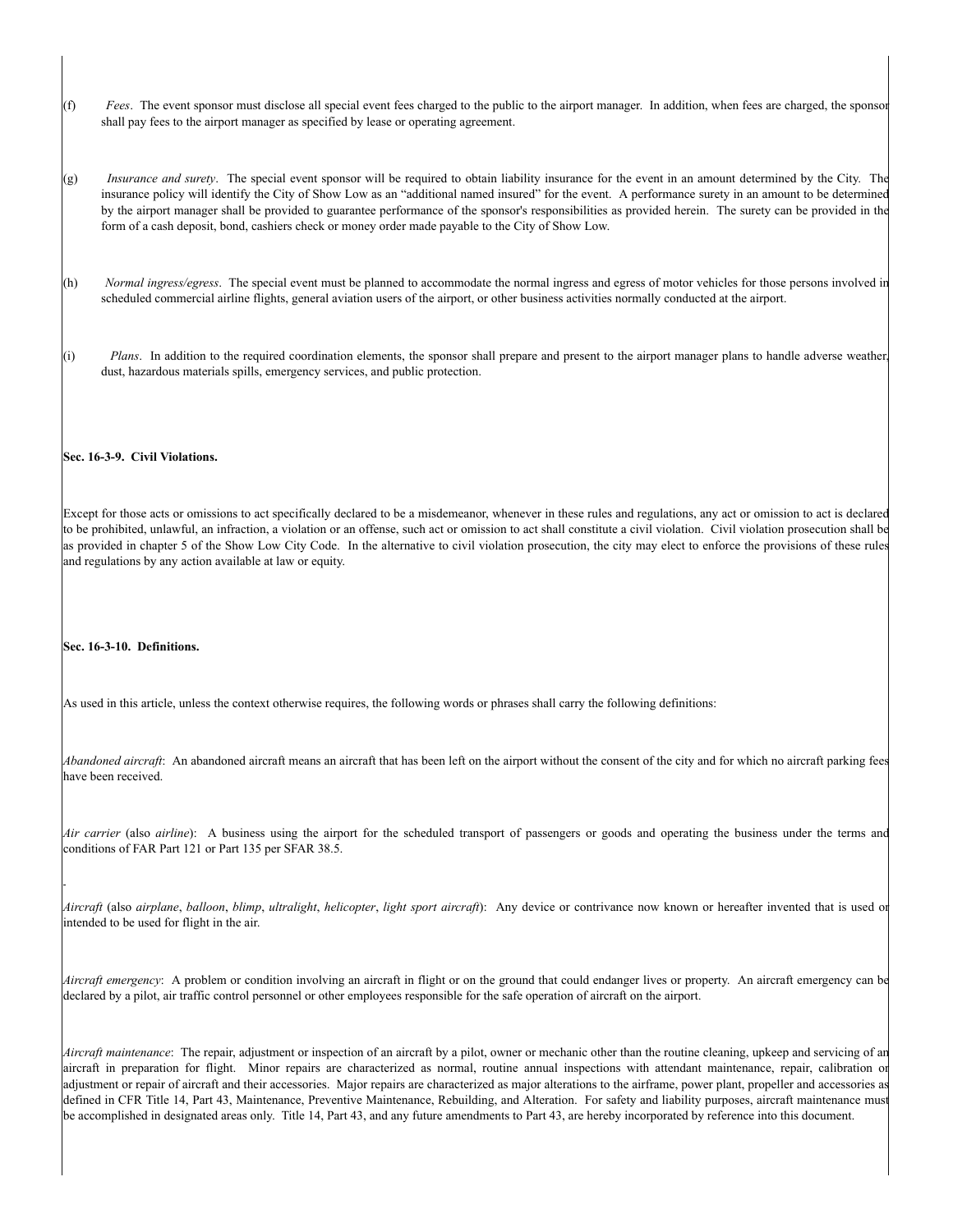*Aircraft operation*: An aircraft takeoff, landing, touch and go (considered two operations), low approach and/or missed approach.

*Aircraft operator*: Any person who pilots, controls, owns or maintains an aircraft.

*Aircraft parking and storage areas*: Those hangar and apron locations of the airport designated by the airport manager for the parking and storage of aircraft. These areas include "tie-down" aprons equipped with rope or chain devices that are used to secure lightweight aircraft during windy conditions.

*Air operations area* (AOA): That area of the airport used or intended to be used for landing, takeoff or surface maneuvering of aircraft. The AOA includes the active runways, taxiways, and ramp areas. The AOA is considered part of the airport restricted area and is off-limits to the general public.

*Aircraft rescue and fire fighting* (ARFF): The personnel, equipment and facilities on or off the airport dedicated to dealing with aircraft accidents/incidents and all rescue and firefighting tasks, structural fires and other firefighting emergency activities.

*Airport*: Shall mean and have reference to all the areas comprising the Show Low Regional Airport as now exists, or as the same may hereafter be expanded and developed, and shall include all of its buildings, facilities and appurtenances.

*Airport driver endorsement*: The authority issued by the airport manager to a motor vehicle operator authorizing such motor vehicle operations within the airport operations area.

*Airport manager*: All references to the airport manager shall mean the actual airport manager or his designee(s) including airport UNICOM personnel. The term "airport manager" as herein used, shall include persons duly designated to represent the airport manager and to act on behalf of the airport manager for the enforcement of these rules and regulations, to ensure the efficient, proper and safe operation of the airport, but only to the extent authorized by law or properly delegated by said airport manager.

*Airport minimum standards*: A separate document adopted and formally approved by the city council within which are detailed provisions outlining the minimum building size, performance or other standards acceptable by the city for a business firm aspiring to do business at the airport.

*Airport property*: All real estate and other material assets owned by the City of Show Low located at the airport.

*Airport restricted area*: see *Restricted area*

*Airport rules and regulations*: A document adopted and formally approved by the city council which are detailed provisions for the safe, orderly and efficient operation of the airport.

*Airport security program*: A program developed in accordance with TSAR Part 1542 and approved by the TSA outlining airport security requirements, methods and procedures for Show Low Regional Airport.

*Airside*: see *Air operations area*

*Apron* (also *ramp*): Those areas designated by the airport, both public and private/leased, designated by the airport manager for the parking or storage of aircraft. These areas are usually restricted areas and involve activities such as enplaning and deplaning passengers, servicing aircraft and aircraft movements.

*Based aircraft*: Any aircraft whose home base or permanent residency is identified as the Show Low Regional Airport.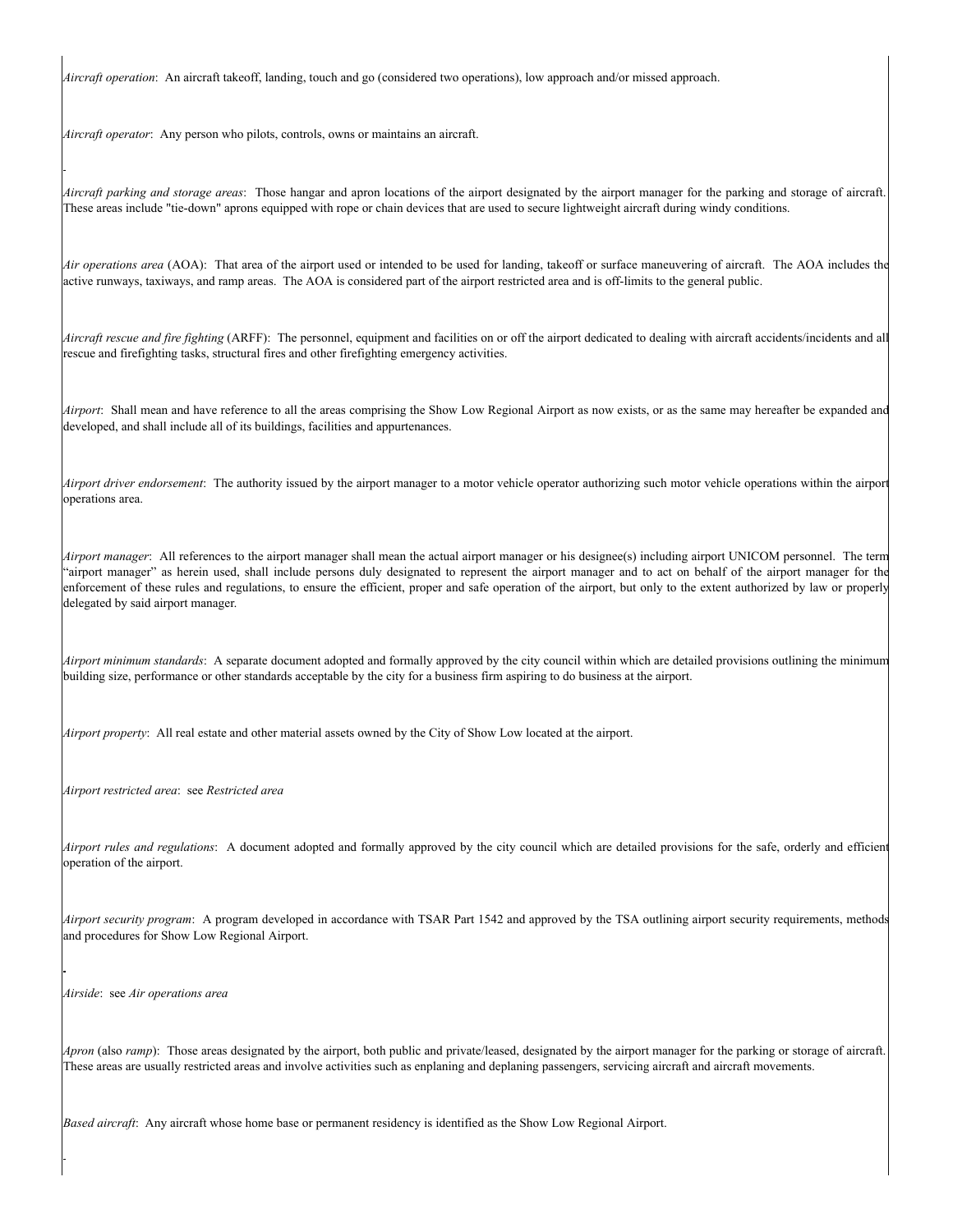*Cargo area*, *cargo ramp area*: That area of the airport designated for acceptance and processing of air cargo.

*Commercial aeronautical activity* (also *commercial operation/operator*, *aviation operator* and *aviation service operator*): Commercial activity which relates to the operation or servicing of aircraft. Examples of such activity include charter operations, pilot training, aircraft rental and sightseeing, aerial photography, crop dusting, aerial advertising and surveying, air taxi operations, aircraft sales and services, sales of aviation petroleum products, repair and maintenance of aircraft parts.

*Commercial operating agreement* (COA): The legal agreement between the city and a commercial aviation business that authorizes the commercial aviation business the right to conduct business on the airport and identifies the conditions, rates and charges due the airport for that right.

*Disabled aircraft*: A disabled aircraft shall be defined as any aircraft that is incapable of moving under its own power.

*Emergency vehicles*: Vehicles that are painted, marked, lighted and used by the police (or security officers), fire department (ARFF), ambulance or other airport officials to carry out their daily duties or used in response to an emergency situation.

*Engine run-up areas*: Areas designated by the airport manager that allow high power settings of an aircraft engine.

*FAA*: The Federal Aviation Administration.

*FAR*: The Federal Aviation Regulations as written, approved and published by the FAA.

*Fixed base operator* (FBO): An entity which maintains facilities at the airport for the purpose of conducting commercial aeronautical activities as outlined in the airport minimum standards. A full service FBO shall perform all services outlined in the minimum standards, including fueling of aircraft, while a specialized aviation service organization (SASO) may perform one or more commercial aeronautical activities as outlined in the minimum standards, but not all services and not aircraft fueling.

*Fuel storage area* (also *fuel farm*): Those facilities where AVGAS, Jet-A and other types of fuel are stored. These facilities must be in areas designated, inspected and approved by the airport manager and meeting minimum standards for the safe storage and handling of fuel.

*Flying club*: see *Commercial aeronautical activity*

*General aviation*: All categories and types of aviation/aircraft in the U.S. except for certified air carriers under FAR Part 121 or Part 135 and Department of Defense military aircraft.

*Ground transportation*: The business of transporting passengers, material, baggage or other goods, usually for a fee, either within the boundaries of the airport or to/from the airport and other locations outside the airport boundaries. Ground transportation includes activities such as rental cars, taxicabs, buses, trains, courtesy vehicles and lodging shuttle service.

*Hangar*: Any fully or partially enclosed storage space for an aircraft.

*Hazardous material*: A substance or material in a quantity or form that may pose an unreasonable risk to health or safety, or property when stored, transported or used in commerce as defined in applicable federal, state, and local environmental laws.

*Transient aircraft*: Any aircraft not "home-based" at the airport but transiting the airport, obtaining fuel service or other service at the airport, or on-loading or off-loading passengers or cargo. Itinerant aircraft are "home-based" elsewhere but may park or hangar at the airport for short periods of time.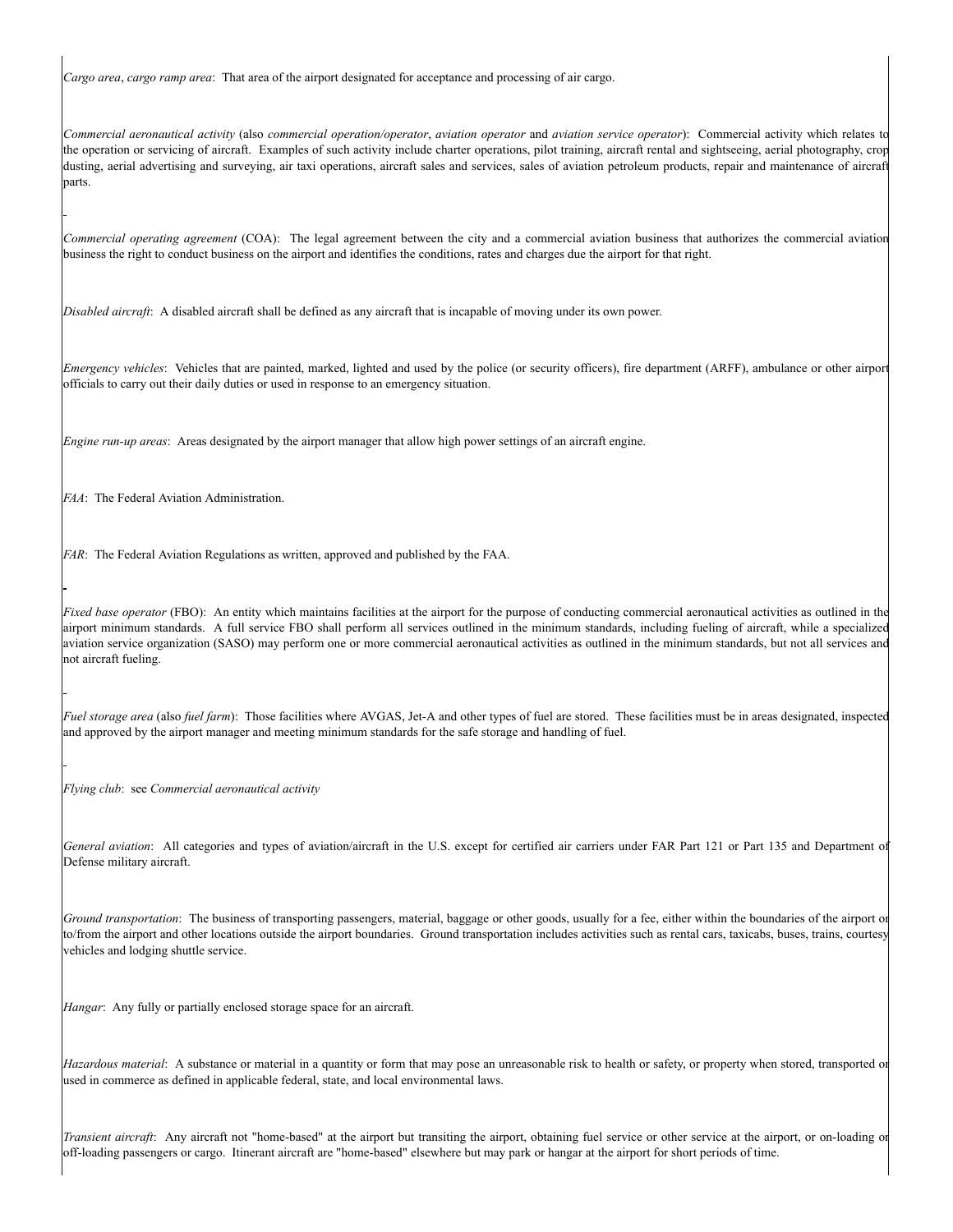*Landside*: The general public common use areas of the airport such as public roadways, public parking lots, non-restricted areas of the passenger terminal and the air cargo terminal and other public access non-restricted areas of commercial businesses located on the airport. "Landside" includes all those areas of the airport that are not defined as the AOA or otherwise fenced, posted or controlled as restricted areas.

*Lease*: A contract granting occupation or use of airport property during a certain period in exchange for a specified rent.

*Master plan*: The airport master plan includes the official concept of the ultimate development of the airport. It presents the research and logic from which the plan evolved and displays the plan in written and graphic forms. It typically presents schedules of proposed development in the 0- to 5-year, 6- to 10-year, and 11 to 20-year time periods.

*Movement area*: Those areas of the airport under the control of the Show Low Regional Airport including runways, taxiways and helipads designated and made available for the landing, take-off and taxiing of aircraft.

*NFPA*: National Fire Protection Association.

*Non-movement area*: Those areas of the airport under the control of the Show Low Regional Airport that are not available for the landing, take-off or taxiing of aircraft.

*NTSB*: National Transportation Safety Board.

*Notice to airmen* (NOTAM): Information issued by the airport manager, designee, or FAA, advising pilots of temporary changes to published information regarding airport facilities, conditions or other items that may affect safe flight or aircraft operations.

*Parking*: The standing of an aircraft or vehicle whether occupied or not.

*Parking areas*: Those areas designated as vehicle parking areas for passengers, other customers, employees and ground transportation staging areas (rental cars, taxicabs, buses and shuttles). Some of these areas are also restricted areas. Most of these areas require payment of fees for the privilege to park a motor vehicle.

*Passenger*: Enplaned or originating passengers are those persons boarding an aircraft for flight from the airport. Deplaned or destination passengers are those persons off-loaded or leaving an aircraft for surface transportation from the airport. Connecting or through passengers are both enplaning and deplaning at your airport within the same half of their trip, usually without leaving the airport. The sum of all passengers is "processed" passengers, a critical statistic when determining airport capacity and facility needs.

*Permit*: A written authorization issued by the airport manager that allows specific activities or the temporary use or occupancy of certain areas or facilities at the airport.

*Person*: Shall mean an individual, entity, firm, general or limited partnership, corporation, company, limited liability partnership, trust, association or any trustee, receiver, assignee or similar representative thereof leasing, subleasing, making application for or using any land or facility at the airport.

*Public use areas*: Those areas normally used by the general public. These areas include concessionaire shops, restrooms, passenger terminal lobbies, passenger concourses, hallways, passage ways, public transportation waiting areas, viewing areas, roads, sidewalks and public motor vehicle parking lots. They do not include areas leased by commercial aviation businesses unless those businesses so designate certain areas as public use areas. They do not include the AOA, restricted areas and employee parking lots.

*Ramp*: see *Apron*